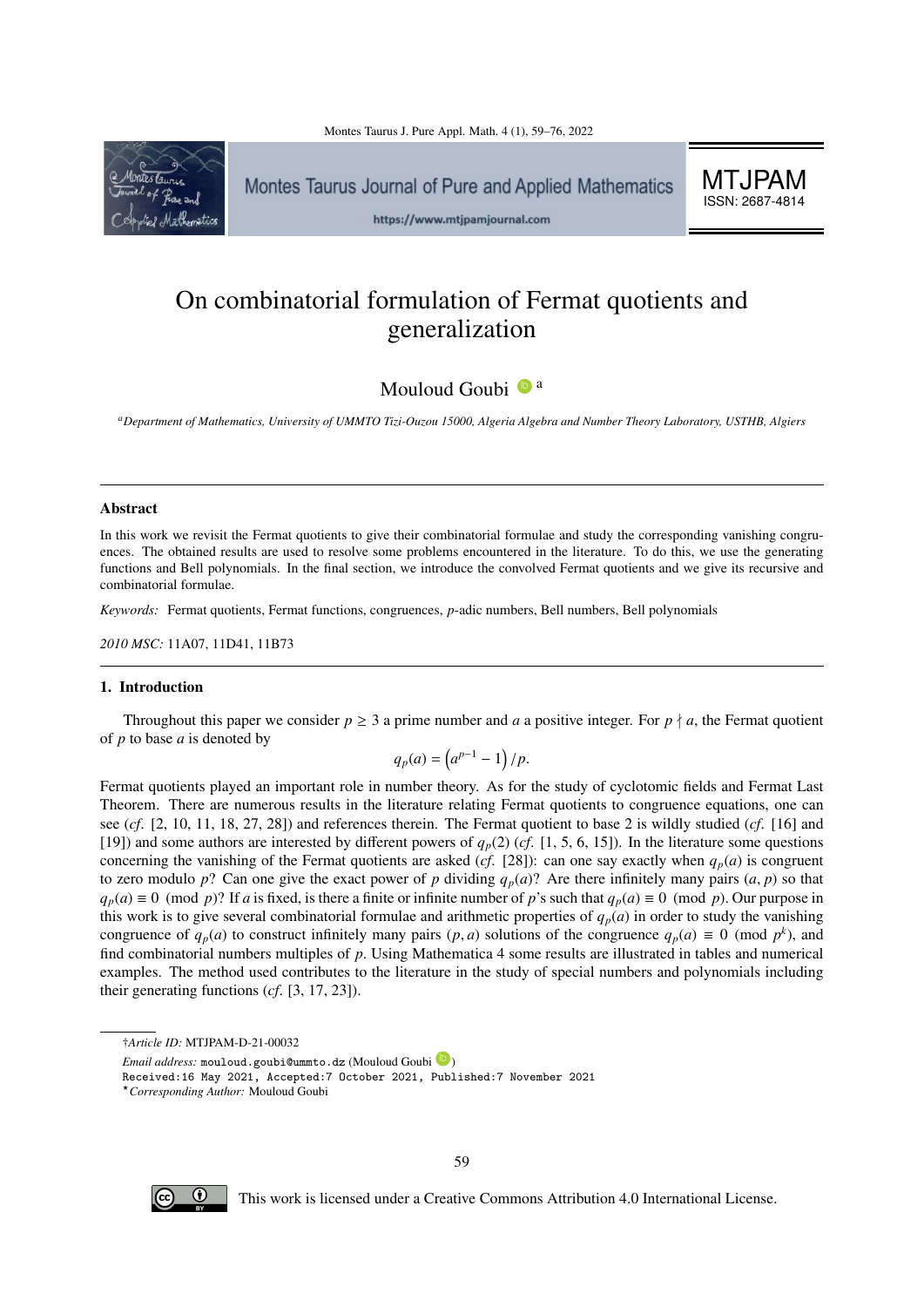## *1.1. Preliminaries*

The natural extension of Fermat quotients to all integers *<sup>a</sup>*, *<sup>m</sup>* is defined by

$$
Q_m\left(a\right)=\frac{a^{m-1}-1}{m}
$$

and lies to Q. The study of the Fermat quotient needs the introduction of Fermat functions on  $\mathbb{Z}^2$ 

**Definition 1.1.** The Fermat functions  $f_n^+$  and  $f_n^-$  from  $\mathbb{Z}^2$  to  $\mathbb{Z}$  are given respectively by the relations

$$
f_n^+(a,b) = a^n + b^n, \text{ and } f_n^-(a,b) = a^n - b^n. \tag{1.1}
$$

Among others, the function  $f_n^+$ ,  $f_n^-$  so defined satisfy the identities

$$
f_n^+(a+b,0) = f_n^+(a,b) + \sum_{j=1}^{n-1} {n \choose j} f_j^+(a,0) f_{n-j}^+(b,0),
$$
 (1.2)

$$
f_{p-1}^{+}(a,b) = p\left(Q_p(a) + Q_p(b)\right) + 2.
$$
\n(1.3)

and  $f_{m-1}^-(a, -1) = mQ_m(a)$ . Fermat functions appears in Wieferich's Theorem (*cf.* [\[2\]](#page-17-1)): If *a*, *b*, *c* are integers not divisible by *n* satisfying the equation  $f(a, b) + f(c, 0) = 0$ . Then  $2^{p-1} - 1 = 0$  (mod *n*). Odd prim divisible by *p*, satisfying the equation  $f_p(a, b) + f_p(c, 0) = 0$ . Then  $2^{p-1} - 1 \equiv 0 \pmod{p}$ . Odd primes satisfying this congruence are called Wieferich primes (*cf*. [\[5\]](#page-17-10)).

The well-known exponential partial Bell polynomials (*cf.* [\[4\]](#page-17-16)):  $B_{n,k} := B_{n,k}(x_1, \dots, x_{n-k+1})$  are defined by the generating function

$$
\frac{1}{k!} \left( \sum_{m \ge 1} x_m \frac{t^m}{m!} \right) = \sum_{n \ge k} B_{n,k} \frac{t^n}{n!}
$$
\n(1.4)

and admit for explicit formula the expression

$$
B_{n,k} = \frac{n!}{k!} \sum_{s_n(k)} \binom{k}{k_1, \cdots, k_{n-k+1}} \prod_{r=1}^{n-k+1} \left(\frac{x_r}{r!}\right)^{k_r},\tag{1.5}
$$

where  $s_n(k)$  is the set of all  $k_1, k_2, \dots, k_{n-k+1}$  for which  $k_1 + k_2 + \dots + k_{n-k+1} = k$  and  $k_1 + 2k_2 + \dots + nk_{n-k+1} = n$ , and

$$
\binom{k}{k_1,\cdots,k_{n-k+1}}=\frac{k!}{k_1!\cdots k_{n-k+1}!}
$$

Bell polynomials play an important role in generating functions theory, let  $f(t) = \sum_{n\geq 0} a_n t^n$  and  $g(t) = \sum_{n\geq 0} b_n t^n$  be two generating functions and consider the sequence  $x_j = j!b_j$ . The series expansion of  $f \circ g$  is given by the expression  $(cf \in [12])$ . (*cf*. [\[12\]](#page-17-17)):

<span id="page-1-0"></span>
$$
f \circ g(t) = f(b_0) + \sum_{n \ge 1} \sum_{k=1}^{n} B_{n,k} f^{(k)}(b_0) \frac{t^n}{n!}.
$$
 (1.6)

Consequently for  $b_0 = 0$  we have  $f(0) = a_0, f^{(k)}(b_0) = k!a_k$  and

$$
f \circ g(t) = a_0 + \sum_{n \ge 1} \sum_{k=1}^n k! a_k B_{n,k} \frac{t^n}{n!}.
$$
 (1.7)

In the case  $f(t) = t^{\alpha}$ , where  $\alpha$  a complex number and  $b_0 \neq 0$ . The identity [\(1.6\)](#page-1-0) transforms to the expression (*cf*. [\[14\]](#page-17-18))

<span id="page-1-1"></span>
$$
g^{a}(t) = b_0^{a} + \sum_{n \ge 1} \sum_{k=1}^{n} (\alpha)_{k} b_0^{a-k} B_{n,k} \frac{t^{n}}{n!}.
$$
 (1.8)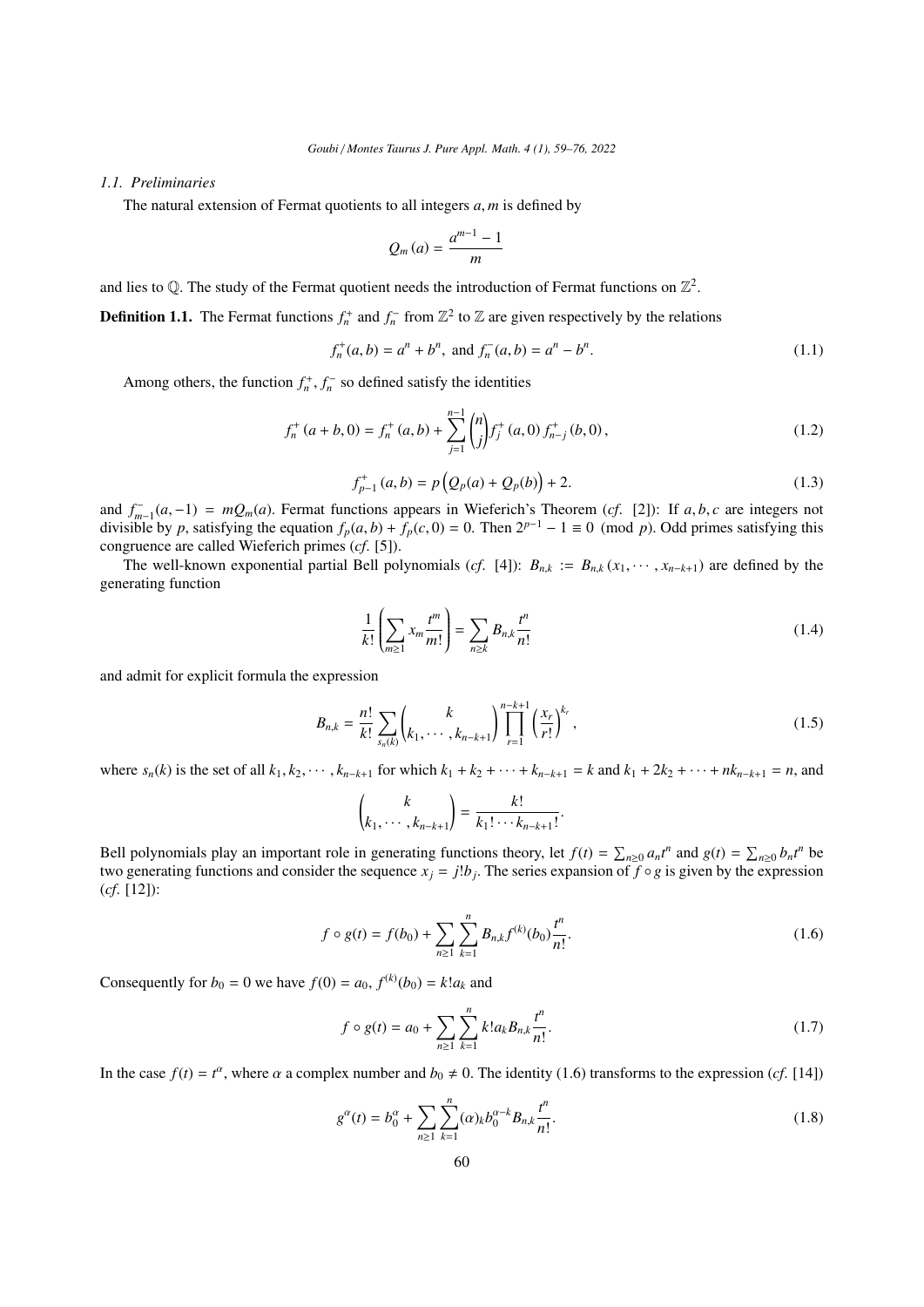For the proof we refer to [\[13\]](#page-17-19) and references therein. The *n*-th derivative of  $f \circ g$  and  $fg$  are computed respectively by Faà di Bruno formula [\[9\]](#page-17-20) and Leibniz formula. Letting  $D^n f$  the *n*-th derivative of f then we have

$$
D^{n} f(g(t)) = \sum_{k=0}^{n} (D^{k} f)(g(t)) B_{n,k} (D^{1} g(t), D^{2} g(t), \cdots)
$$
 (1.9)

and

$$
D^n f g(t) = \sum_{k=0}^n \binom{n}{k} D^k f(t) D^{n-k} g(t).
$$
\n(1.10)

The Leibniz formula is easy to check but for Faa di Bruno formula we refer to  $(cf. [24])$  $(cf. [24])$  $(cf. [24])$  for a detailed proof. For a good understanding of this article, we recall some elementary notions in number theory; let  $(\mathbb{Z}, +, \cdot)$  the ring of integer and  $(\mathbb{Z}/p\mathbb{Z}, +)$  the additive quotient group obtained via the equivalence relation

$$
a \equiv b \pmod{p} \Leftrightarrow a - b \in p\mathbb{Z}.
$$

We denote  $\bar{a}$  the inverse of *a* modulo. The Fermat last theorem states that  $a^{p-1} - 1 \equiv 0 \pmod{p}$  for *a* coprime to *p* and then  $\bar{a} = a^{p-2}$ . Finally we consider  $(\mathbb{Z}_p, +,.)$  the ring of p-adic integers and  $\mathbb{Z}_p$  the additive group of  $(\mathbb{Z}_p, +,.)$ , and one can extend the vanishing congruences to  $\mathbb{Z}_p$ . This is our subject in s

#### 2. Explicit formula of Fermat functions and Fermat quotients

The generating function of the sequence  $f_n^+(a, b)$  and  $f_n^-(a, b)$  are given respectively by the relations

$$
\frac{2 - (a+b)z}{(1 - az)(1 - bz)} = \sum_{n \ge 0} f_n^+(a, b) z^n
$$
\n(2.1)

and

<span id="page-2-0"></span>
$$
\frac{(a-b)z}{(1-az)(1-bz)} = \sum_{n\geq 0} f_n^-(a,b)z^n.
$$
\n(2.2)

For *n* odd, it is obvious to remark that  $f_n^+(a, b) = f_n^-(a, -b)$ . Letting  $F_n(a, b)$  the numbers defined by means of the generating function generating function

$$
\frac{1}{1 - (a+b)z + abz^2} = \sum_{n \ge 0} F_n(a,b) z^n.
$$
 (2.3)

Then

$$
(2 - (a + b) z) \sum_{n \ge 0} F_n(a, b) z^n = \sum_{n \ge 0} f_n^+(a, b) z^n.
$$

Thus  $f_0^+(a, b) = 2$  and

$$
f_n^+(a,b) = 2F_n(a,b) - (a+b) F_{n-1}(a,b).
$$
 (2.4)

But for  $f_n^-(a, b)$  it is easy to show that

$$
f_0^-(a, b) = 0
$$
 and  $f_n^-(a, b) = (a - b)F_{n-1}(a, b)$ .

Thereafter we have

$$
f_n^+(a,b) = \frac{2}{a-b} f_{n+1}^-(a,b) - \frac{a+b}{a-b} f_n^-(a,b).
$$
 (2.5)

The explicit formula of the numbers  $F_n(a, b)$  is given by the following lemma.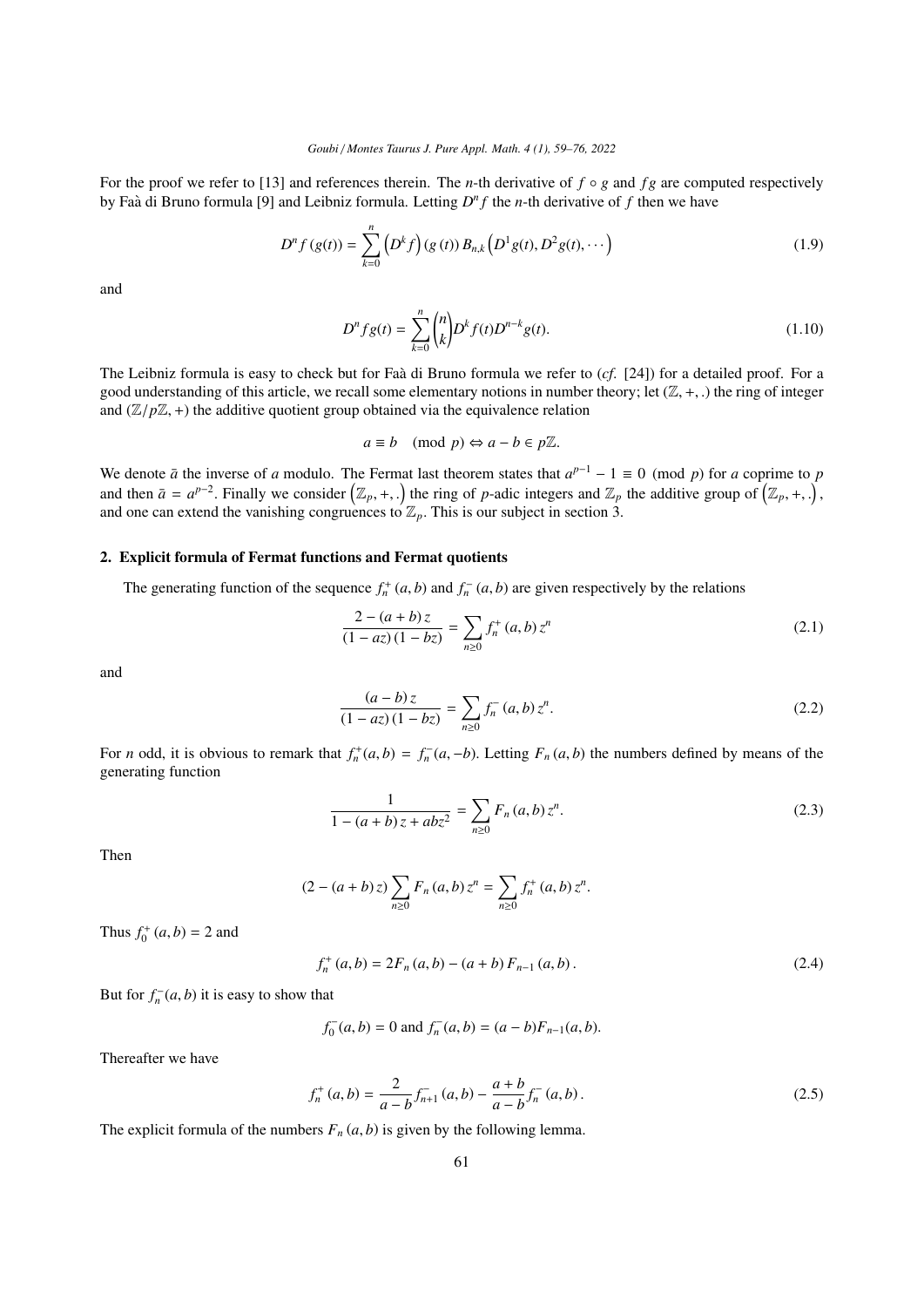Lemma 2.1.

$$
F_n(a,b) = \sum_{j=0}^{\lfloor n/2 \rfloor} {n-j \choose j} (a+b)^{n-2j} (-ab)^j.
$$
 (2.6)

*Proof.* Let the polynomial

$$
g(z) = 1 - (a+b)z + abz^2
$$

Then  $g(z) = \sum_{j\geq 0} a_j z^j$  with  $a_0 = 1$ ,  $a_1 = -a - b$ ,  $a_2 = -ab$  and others are zero. Letting  $x_j = j! a_j$  and applying relation (1.8) to a and  $\alpha = -1$ , to obtain [\(1.8\)](#page-1-1) to *g* and  $\alpha = -1$ , to obtain

$$
\frac{1}{1-(a+b)z+abz^2}=1+\sum_{n\geq 1}\sum_{j=1}^n(-1)^j j!B_{n,j}\frac{z^n}{n!}.
$$

Thus  $F_0(a, b) = 1$  and

$$
F_n(a,b) = \frac{1}{n!} \sum_{j=1}^n (-1)^j j! B_{n,j}.
$$

But

$$
B_{n,j} = \frac{n!}{j!} \sum_{\substack{j_1+j_2=j \ j_1+j_2=j}} \binom{j}{j_1} (a+b)^{j_1} (-ab)^{j_2}.
$$

The system

$$
\begin{cases} j_1 + j_2 = j \\ j_1 + 2j_2 = n \end{cases}
$$

admit zero or one solution.  $B_{n,j}$  vanishes if their is no solution for the system. For example if  $n < 2$  we have  $B_{n,j} = 0$ for  $j \neq n$ . The solution if exist, is of the form  $(j - i, i)$  with  $n = j + i$ . In this case we have

$$
B_{n,j} = \frac{n!}{j!} {j \choose i} (a+b)^{j-i} (-ab)^i
$$

and

$$
F_n(a,b) = \sum_{j=0}^{\lfloor \frac{n}{2} \rfloor} {n-j \choose j} (a+b)^{n-2j} (-ab)^j.
$$

According to parity of *n*, the explicit formula of  $f_n^+$  is given by the following theorem.

## Theorem 2.2.

$$
f_{2n}^+(a,b) = 2(ab)^{2n} + \sum_{j=0}^{n-1} \frac{n}{n-j} {2n-1-j \choose j} (-ab)^j (a+b)^{2n-2j}
$$
 (2.7)

*and*

$$
f_{2n+1}^{+}(a,b) = \sum_{j=0}^{n} \frac{2n+1}{2n-2j+1} {2n-j \choose j} (-ab)^{j} (a+b)^{2n-2j+1}.
$$
 (2.8)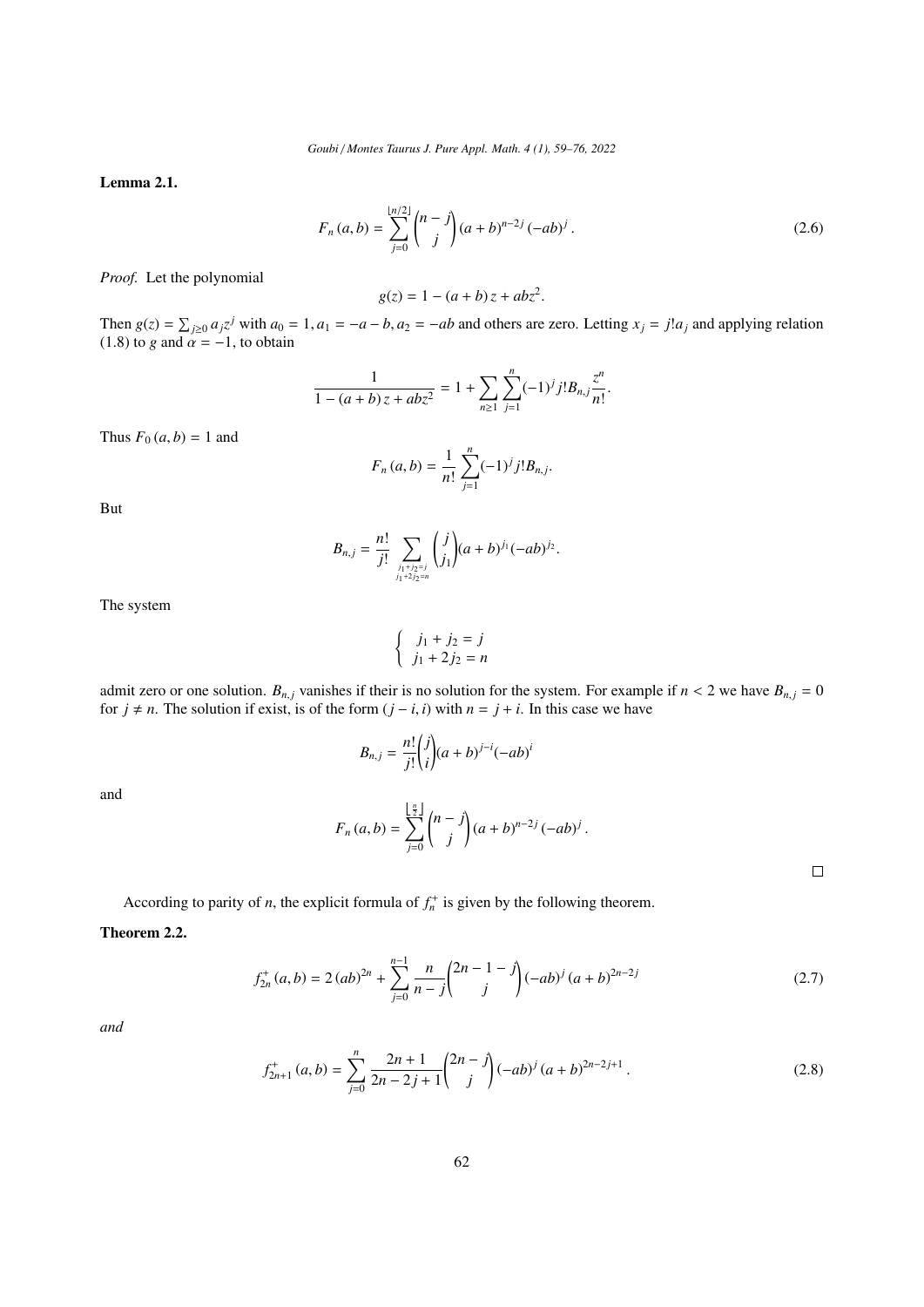*Proof.* The proof consists to use the well-known identity

$$
\binom{n}{j} = \frac{n}{n-j} \binom{n-1}{j}
$$

and the fact that

$$
f_{2n}^{+}(a,b) = 2(-ab)^{2n} + \sum_{j=0}^{n} \left( 2\binom{2n-j}{j} - \binom{2n-1-j}{j} \right) (-ab)^{j} (a+b)^{2n-2j}
$$

and

$$
f_{2n+1}^{+}\left(a,b\right)=\sum_{j=0}^{n}\left[2\binom{2n-j+1}{j}-\binom{2n-j}{j}\right](-ab)^{j}\left(a+b\right)^{2n-2j+1}
$$

Consequently for  $a + b \neq 0$ ,  $(a + b)^{2n}$  admits the following combinatorial evaluations

$$
(a+b)^{2n} = (a^{n} - (-b)^{n})^{2} - \sum_{j=1}^{n-1} \frac{n}{j} {n+j-1 \choose 2j-1} (-ab)^{n-j} (a+b)^{2j}
$$

and

$$
(a+b)^{2n} = \frac{a^{2n+1} + b^{2n+1}}{a+b} - \sum_{j=0}^{n-1} \frac{2n+1}{2j+1} {n+j \choose 2j} (-ab)^{n-j} (a+b)^{2j}
$$

These identities imply that

<span id="page-4-0"></span>
$$
Q_n\left((a+b)^2\right) = \frac{1}{n} \left(-1 + \left(\frac{a^n - (-b)^n}{a+b}\right)^2\right) - \sum_{j=1}^{n-1} \frac{1}{j} {n+j-1 \choose 2j-1} (-ab)^{n-j} (a+b)^{2j-2}
$$
(2.9)

 $\Box$ 

and

<span id="page-4-1"></span>
$$
Q_{2n+1}(a+b) = \frac{1}{2n+1} \left( -1 + \frac{a^{2n+1} + b^{2n+1}}{a+b} \right) - \sum_{j=0}^{n-1} \frac{1}{2j+1} {n+j \choose 2j} (-ab)^{n-j} (a+b)^{2j}.
$$
 (2.10)

*2.1. Combinatorial formula of Fermat quotients*

For  $p \nmid a + b$ , the identities [\(2.9\)](#page-4-0) and [\(2.10\)](#page-4-1) become

$$
q_p\left((a+b)^2\right) = \frac{1}{p}\left(\left(\frac{f_p^+(a,b)}{a+b}\right)^2 - 1\right) - \sum_{j=1}^{p-1} \frac{1}{j}\binom{p+j-1}{2j-1}(-ab)^{p-j}\left(a+b\right)^{2j-2}
$$

and

$$
q_p(a+b) = \frac{1}{p} \left(-1 + \frac{f_p^+(a,b)}{a+b}\right) - \sum_{j=0}^{(p-3)/2} \frac{1}{2j+1} \binom{(p-1)/2+j}{2j} (a+b)^{2j} (-ab)^{(p-1)/2-j}.
$$

A variety of relations are deduced, for example let  $b = ma$  and  $c = m + 1$ . Then we have

$$
q_p(c^2a^2) = \frac{1}{p}\left(\left(\frac{f_p^+(c-1,1)a^{p-1}}{c}\right)^2 - 1\right) - a^{2p-2}\sum_{j=1}^{p-1} \frac{1}{j}\binom{p+j-1}{2j-1}c^{2j-2}(1-c)^{p-j}
$$

and

$$
q_p\left(ca\right)=\frac{1}{p}\left(-1+\frac{f_p^+\left(c-1,1\right)a^{p-1}}{c}\right)-a^{p-1}\sum_{j=0}^{(p-3)/2}\frac{1}{2j+1}\binom{(p-1)/2+j}{2j}c^{2j}\left(1-c\right)^{(p-1)/2-j}.
$$

By taking  $a = 1$  in the last identities, we have already proved the following theorem.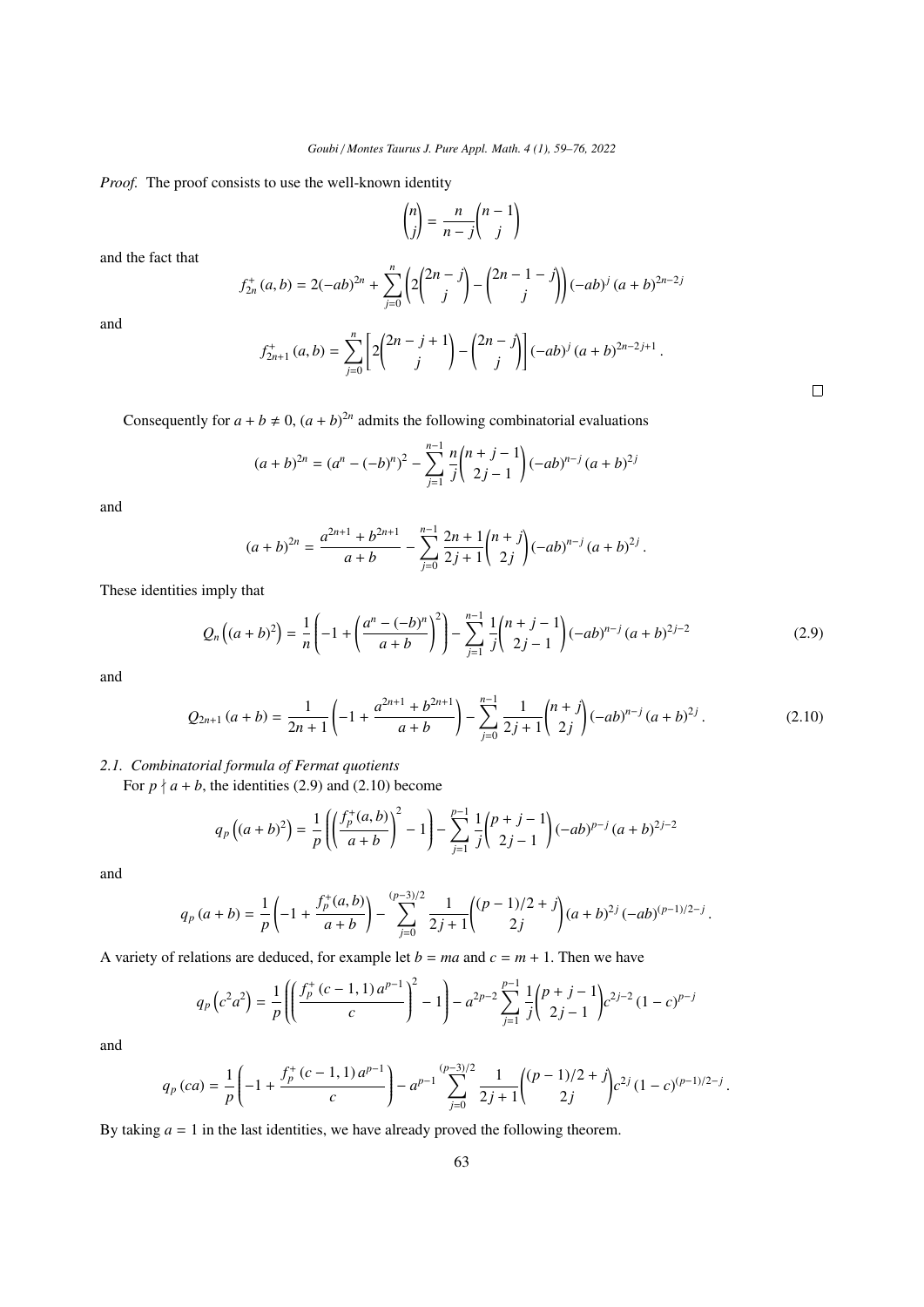<span id="page-5-0"></span>**Theorem 2.3.** *For p*  $\forall$  *c* we have

<span id="page-5-2"></span>
$$
q_p(c^2) = \frac{1}{p} \left( \left( \frac{1 + (c - 1)^p}{c} \right)^2 - 1 \right) - \sum_{j=1}^{p-1} \frac{1}{j} {p + j - 1 \choose 2j - 1} c^{2j - 2} (1 - c)^{p - j}
$$
(2.11)

*and*

<span id="page-5-1"></span>
$$
q_p(c) = \frac{1}{p} \left( \frac{1 + (c - 1)^p}{c} - 1 \right) - \sum_{j=0}^{(p-3)/2} \frac{1}{2j+1} \left( \frac{(p-1)/2 + j}{2j} c^{2j} (1-c)^{(p-1)/2 - j} \right).
$$
 (2.12)

The combination of the expressions of  $q_p(c)$  and  $q_p(ca)$  yields the following corollary.

**Corollary 2.4.** *Let a, c two integers such that*  $(c, p) = (a, p) = 1$ *. Then* 

$$
q_p\left(ca\right) = q_p\left(a\right) + a^{p-1}q_p\left(c\right). \tag{2.13}
$$

Since  $a^{p-1} \equiv 1 \pmod{p}$ , we get another proof of the well-known identity

$$
q_p(ca) \equiv q_p(c) + q_p(a) \pmod{p}.\tag{2.14}
$$

For simplifying notations, we use the sum

$$
S(p,c) = \sum_{j=0}^{(p-3)/2} \frac{1}{2j+1} \binom{(p-1)/2+j}{2j} c^{2j} (1-c)^{(p-1)/2-j}
$$

to obtain the identity  $cq_p(c) = (c-1)Q_p(c-1) - cS(p, c)$ , and for  $(c-1, p) = 1$  we have

$$
cq_p(c) = (c-1)q_p(c-1) - cS(p, c).
$$
\n(2.15)

By recursion we prove that

$$
q_p(c) = \frac{2}{c}q_p(2) + \frac{1}{c}\sum_{j=3}^{c} jS(p, j), \ 3 \le c \le p - 1.
$$
 (2.16)

On general, with the Euclidean algorithm  $c = ip + k$  we deduce that

$$
q_p(i p + k) = \frac{2}{ip + k} q_p(i p + 2) + \frac{1}{k} \sum_{j=3}^{k} jS(p, ip + j).
$$
 (2.17)

*2.2. Fermat quotient of p to base* 2

Spivey (*cf*. [\[25\]](#page-17-22)) proved that

$$
\frac{2^{n+1}-1}{n+1} = \sum_{j=0}^{n} \frac{1}{j+1} \binom{n}{j}.
$$
\n(2.18)

Another proof of this result is given by Me *štrović* (*cf.* [\[19\]](#page-17-8)). Let  $p = n + 1$  then

$$
q_p(2) = \frac{1}{2} \sum_{j=0}^{p-2} \frac{1}{j+1} {p-1 \choose j}.
$$

According to identity

$$
\frac{1}{j+1} \binom{p-1}{j} = \frac{1}{p} \binom{p}{j+1},
$$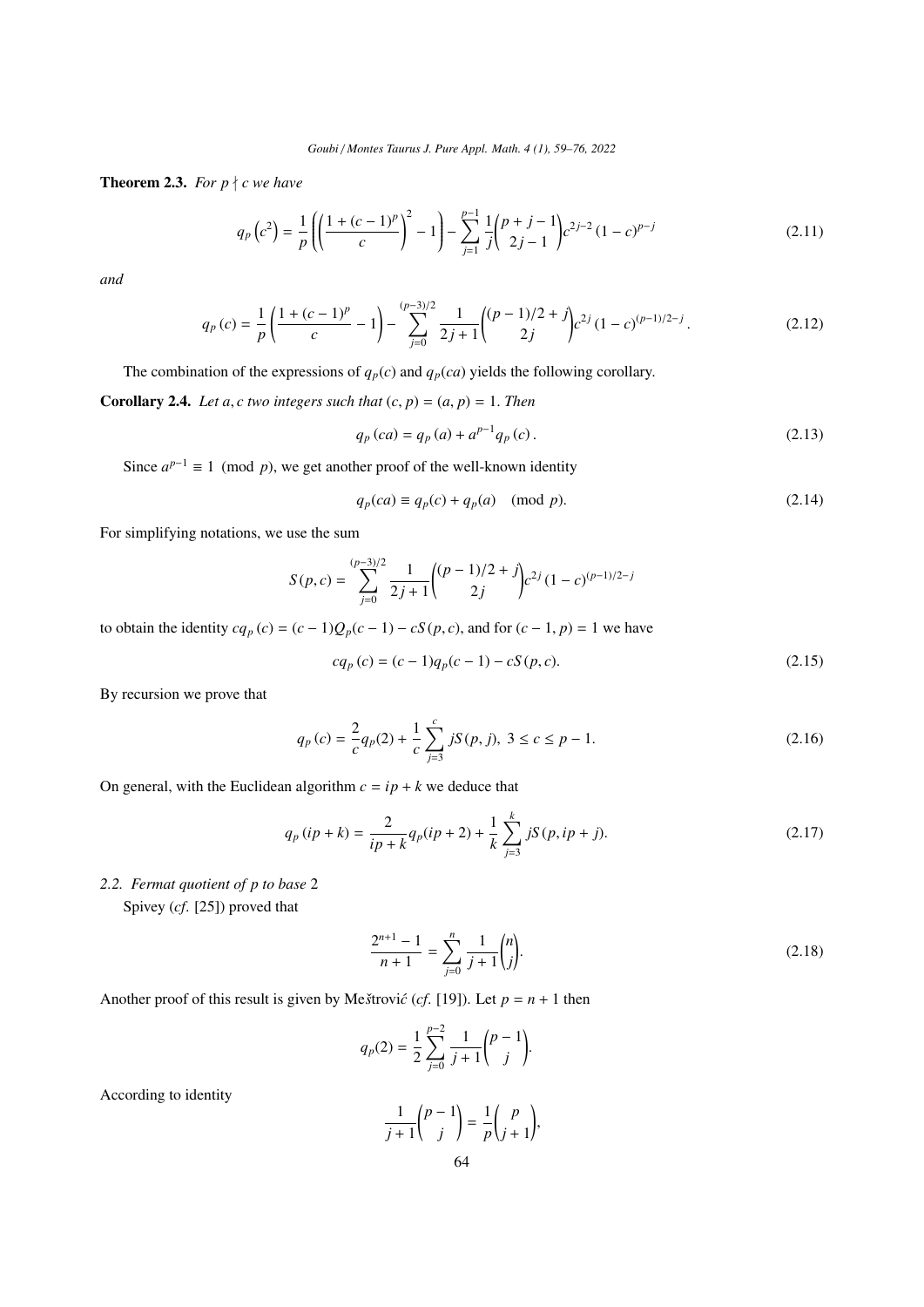we have

$$
q_p(2) = \frac{1}{2p} \sum_{j=1}^{p-1} {p \choose j}.
$$
 (2.19)

Thank's to Theorem [2.3](#page-5-0) a new combinatorial formulations of  $q_p(2)$  and  $q_p(4)$  are given by the following proposition.

# Proposition 2.5.

$$
q_p(2) = -\sum_{j=0}^{(p-3)/2} \frac{(-1)^{(p-1)/2-j} 2^{2j}}{2j+1} \binom{(p-1)/2+j}{2j} \tag{2.20}
$$

*and*

$$
q_p(4) = \sum_{j=1}^{p-1} \frac{(-1)^j 4^{j-1}}{j} {p+j-1 \choose 2j-1}.
$$
 (2.21)

 $\Box$ 

*Proof.* The results are obtained by taking  $c = 2$  in the identities [\(2.12\)](#page-5-1) and [\(2.11\)](#page-5-2).

A classical congruence of Eisenstein (*cf*. [\[7\]](#page-17-23)) asserts that

$$
q_p(2) \equiv \frac{1}{2} \sum_{j=1}^{p-1} \frac{(-1)^{j-1}}{j} \pmod{p},
$$

which was extended by Sylvester 
$$
(cf. [26])
$$
 and Glaisher  $(cf. [11])$  as

$$
q_p(2) \equiv \frac{1}{2} \sum_{j=1}^{(p-1)/2} \frac{1}{j} \pmod{p}.
$$

It is obvious that  $q_p(4) = (1 + 2^{p-1}) q_p(2)$ . Then we have

$$
q_p(2) = \frac{1}{1 + 2^{p-1}} \sum_{j=1}^{p-1} \frac{(-1)^j 4^{j-1}}{j} {p + j - 1 \choose 2j - 1}
$$

and another congruence follows:

$$
q_p(2) \equiv \frac{1}{2} \sum_{j=1}^{p-1} \frac{(-1)^j 4^{j-1}}{j} {p+j-1 \choose 2j-1} \pmod{p}.
$$

Since  $q_p(2)^2 = \frac{1}{p} (q_p(4) - 2q_p(2))$ , then as for congruences (*cf*. [\[10\]](#page-17-2) and [\[15\]](#page-17-12)) the following corollary holds true. Corollary 2.6.

$$
q_p(2)^2 = \frac{1}{p} \sum_{j=1}^{p-1} \frac{(-1)^j 4^{j-1}}{j} {p+j-1 \choose 2j-1} + \frac{2}{p} \sum_{j=0}^{(p-3)/2} \frac{(-1)^{(p-1)/2-j} 2^{2j}}{2j+1} {p-1)/2+j \choose 2j}.
$$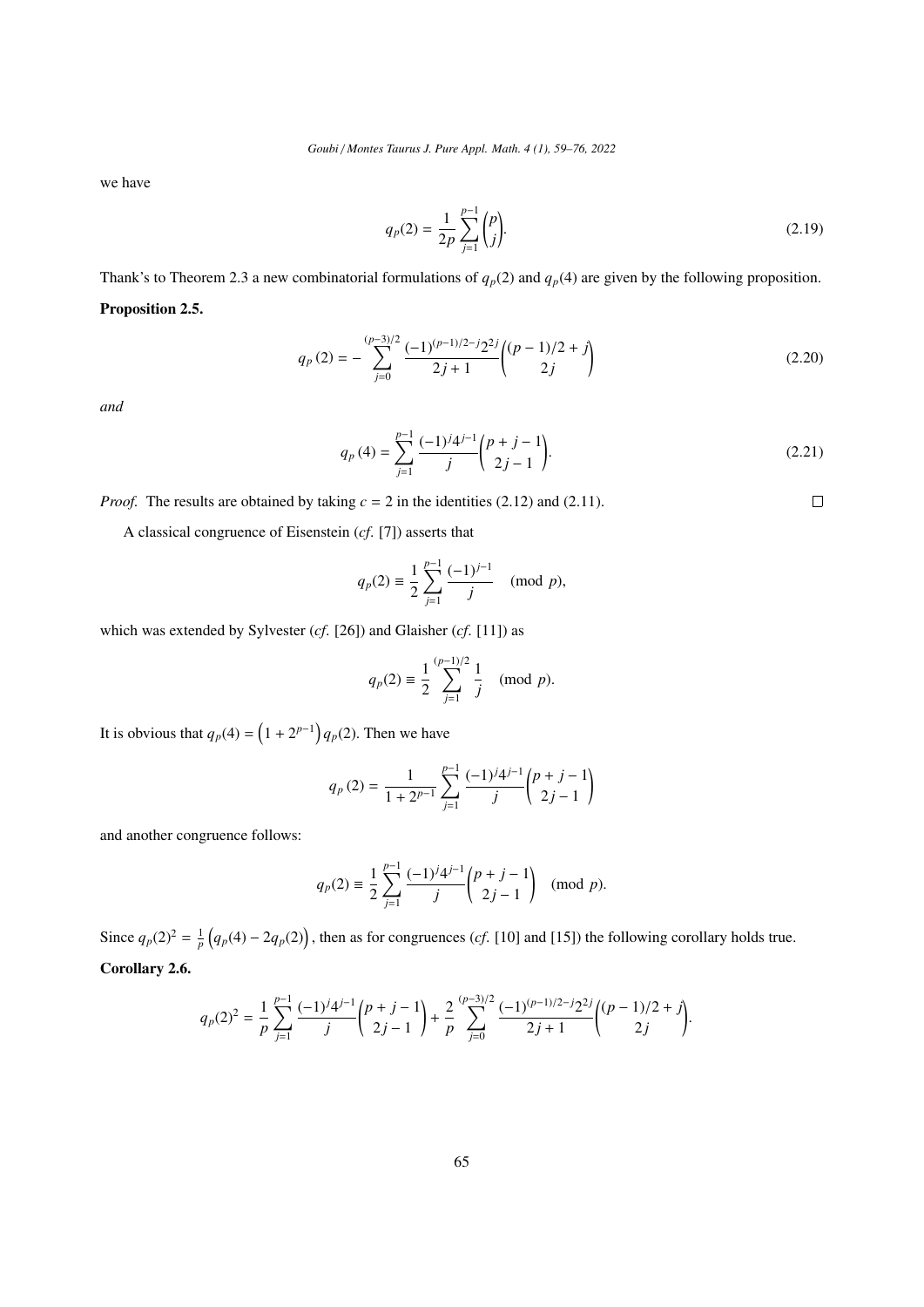#### 3. Vanishing congruences of Fermat quotient

First we consider Fermat quotients to base  $2^k$  where  $k \ge 2$ . In this case we have

$$
q_p(2^k) = q_p(2) + 2^{p-1}q_p(2^{k-1}).
$$

By recursion we prove that

$$
q_p\left(2^k\right) = q_p(2) \sum_{j=0}^{k-1} 2^{j(p-1)}.
$$

Then for  $(a, p) = 1$ ;

<span id="page-7-0"></span>
$$
q_p\left(2^k a\right) = q_p(a) + a^{p-1} q_p(2) \sum_{j=0}^{k-1} 2^{j(p-1)}.
$$
\n(3.1)

Letting  $k = p$  and  $a = 1$  in the identity [\(3.1\)](#page-7-0) to obtain  $q_p(2^p) \equiv 0 \pmod{p}$ . This result justifies that there are infinitely many pairs (*p*, *a*) satisfying the congruence  $a^{p-1} = 1 \pmod{p}$ . On general we have the follo many pairs (*p*, *a*) satisfying the congruence  $a^{p-1} \equiv 1 \pmod{p}$ . On general we have the following characterization.

**Theorem 3.1.** *Let*  $q_p(a) \equiv r \pmod{p}$  *and*  $q_p(2) \equiv v \pmod{p}$  *then* 

$$
q_p\left(2^k a\right) \equiv 0 \pmod{p} \text{ if and only if } p \mid r + kv.
$$

Let *p* a Wieferich prime, then  $q_p(2^k a) \equiv 0 \pmod{p}$  if and only if  $q_p(a) \equiv 0 \pmod{p}$ . Otherwise the congruence  $r + kv \equiv 0 \pmod{p}$  as an equation on *k* admits infinitely many solutions  $k \equiv p - r\bar{v} \pmod{p}$ . Let  $p = 3$ , then  $q_3(2) = 1$ and  $q_3(2^k a) \equiv q_3(a) + k \pmod{3}$ . If  $q_3(a) \equiv r \pmod{3}$ , then  $q_3(2^{3m-r}a) \equiv 0 \pmod{3}$ , for  $m \ge 1$ . Consequently there is infinitely many pairs  $(c, 3)$  solutions of  $a_2(c) \equiv 0 \pmod{3}$ . From the Table 1 of Montgomery  $(cf, [201]$ is infinitely many pairs (*c*, 3) solutions of  $q_3(c) \equiv 0 \pmod{3}$ . From the Table 1 of Montgomery (*cf.* [\[20\]](#page-17-25)) the even numbers solutions of the congruence  $x^2 \equiv 1 \pmod{9}$  are 10, 26, 28, 44, 46, 62, 80, 82, 98. We add to this list the numbers 8, 64, 100, 116, 136, 152, 172, 224 and 296. More relevant examples are given in the Table 1. numbers 8, <sup>64</sup>, <sup>100</sup>, <sup>116</sup>, <sup>136</sup>, <sup>152</sup>, <sup>172</sup>, 224 and 296. More relevant examples are given in the Table [1.](#page-7-1)

| p  |                         | $-1 \equiv 0 \pmod{p^2}$<br>$c, c^p$ |
|----|-------------------------|--------------------------------------|
| .5 |                         | 32, 96, 128                          |
|    |                         | 128, 48, 80                          |
| 11 | $\overline{\mathbf{5}}$ | 40, 2048, 6144, 4194304              |
| 13 | 3                       | 8192, 192, 7168, 80, 36864           |
| 17 | 13                      | 131072, 6144, 40                     |
|    |                         |                                      |

<span id="page-7-1"></span>Table 1. Few solutions of  $c^{p-1} - 1 \equiv 0 \pmod{p^2}$ 

According to Theorem [2.3](#page-5-0) if  $p \mid c$  then  $q_p(1 + c) \equiv 0 \pmod{p}$  and  $q_p((1 + c)^2) \equiv 0 \pmod{p}$ . Let  $a = 1 + c$ with  $c = p_1 \cdots p_r$  the decomposition of *c* on product of primes. Then  $q_{p_j}(a) \equiv 0 \pmod{p_j}$  for  $1 \le j \le r$ , which gives a partial answer to the question asked by Vandiver (*cf*. [\[28\]](#page-17-6)) concerning the number of primes *p* satisfying *q*<sub>*p*</sub>(*a*) ≡ 0 (mod *p*). Otherwise we construct infinitely many solutions of  $q_p(c) \equiv 0 \pmod{p^k}$  in the set of integers. Let us considering  $c = 1 + md^k$  with  $p \mid d$ . Then  $p^k \mid d^k$  and

$$
q_p\left(1 + md^{k+1}\right) \equiv 0 \pmod{p^k}
$$

and

$$
q_p\left(1 + 2md^{k+1} + m^2d^{2(k+1)}\right) \equiv 0 \pmod{p^k}.
$$

Consequently, for every odd prime *p* we have

$$
q_p\left(1 + p^{k+1}\right) \equiv 0 \pmod{p^k}
$$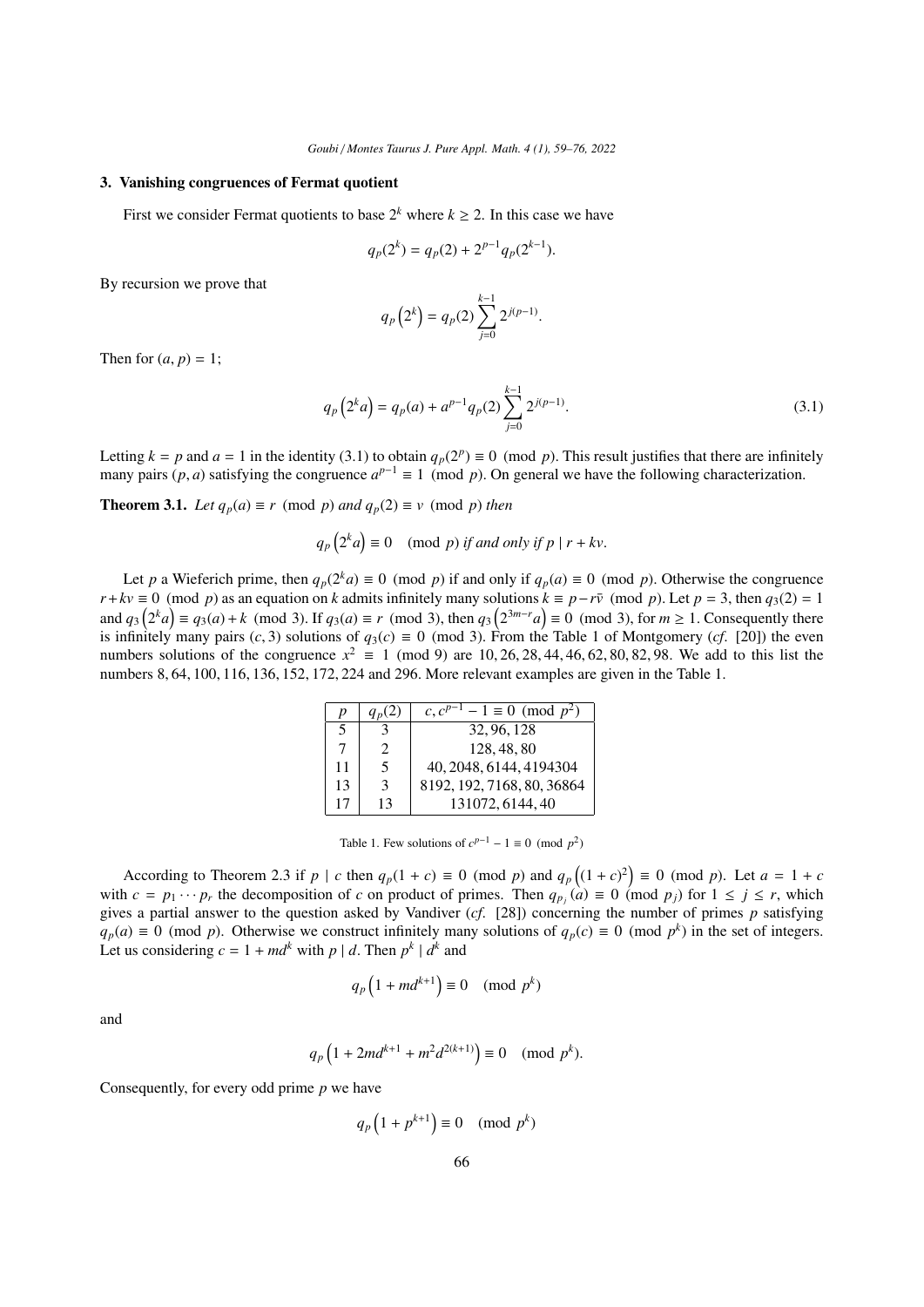and

$$
q_p\left(1+2p^{k+1}+2p^{2(k+1)}\right) \equiv 0 \pmod{p^k}.
$$

Few solution of the congruence  $q_p(c) \equiv 0 \pmod{p^{20}}$  are given in the following table.

| р                        | $c, c^{p-1} - 1 \equiv 0 \pmod{p^{20}}$ |
|--------------------------|-----------------------------------------|
| $\overline{\mathcal{L}}$ | 95367431640626                          |
| 7                        | 79792266297612002                       |
| 11                       | 672749994932560009202                   |
| 13                       | 19004963774880799438802                 |
| 17                       | 4064231406647572522401602               |
| 19                       | 37589973457545958193355602              |
| 23                       | 1716155831334586342923895202            |

Table 2. Few solutions of  $c^{p-1} - 1 \equiv 0 \pmod{p^{20}}$ 

For large numbers we have for example

$$
q_7(1+15\times7^{10}) = 7^9 \times 826669502240218393002873522590375641255075783649276498
$$
  
50520485640905414437747854201052965987433417681439215

and

$$
q_7\left(\left(1+720\times7^5\right)^2\right) = 7^4 \times 58665474625735254069372688630413368020880
$$
  
2637151426159511582660378640904062869440.

Let  $\omega_a = a + a_1 p + a_2 p^2 + \cdots \in \mathbb{Z}_p$  be a *p*-adic integer  $(p-1)$ st root of unity congruent to *a* modulo *p*. Ernvall et al.<br>(cf. [81) proved for any integer  $k > 1$  that  $\omega_i = a$  (mod  $n^{k+1}$ ) if and only if  $a_i(a) = 0$  (m (*cf*. [\[8\]](#page-17-26)) proved for any integer  $k \ge 1$  that  $\omega_a \equiv a \pmod{p^{k+1}}$  if and only if  $q_p(a) \equiv 0 \pmod{p^k}$ . Computation of  $\omega_a$  still an onen problem. Recursively we prove that still an open problem. Recursively we prove that

$$
q_p\left(\left(1+p^{k+1}\right)^{2^n}\right)\equiv 0\pmod{p^k}.
$$

The limit in *p*-adic sense gives

$$
\omega_1 = \lim_{n \to \infty} \sum_{i=0}^{2^n} {2^n \choose i} p^{i(k+1)}.
$$

## 4. Arithmetical properties of Fermat quotients

The image of  $(a, -1)$  by the Fermat function  $f_n^-$  is  $f_n^-(a, -1) = a^n - (-1)^n$  and we have  $pQ_p(a) = f_{p-1}^-(a, -1)$ . Letting  $f_n^-(a) := f_n^-(a, -1)$ , from the identity [\(2.2\)](#page-2-0) we have

$$
\frac{(a+1)z}{(1-az)(1+z)} = \sum_{n\geq 0} f_n^-(a)z^n, \ |z| < 1. \tag{4.1}
$$

But

$$
\frac{(a+1)z}{(1-az)(1+z)} = (a+1)\sum_{n\geq 1} F_{n-1}(a)z^n.
$$

Then  $f_0^-(a) = 0$  and

$$
f_n^{-}(a) = (a+1)\sum_{j=0}^{\left\lfloor \frac{n-1}{2} \right\rfloor} {n-j-1 \choose j} (a-1)^{n-2j-1} a^j.
$$

We have already proved the following theorem.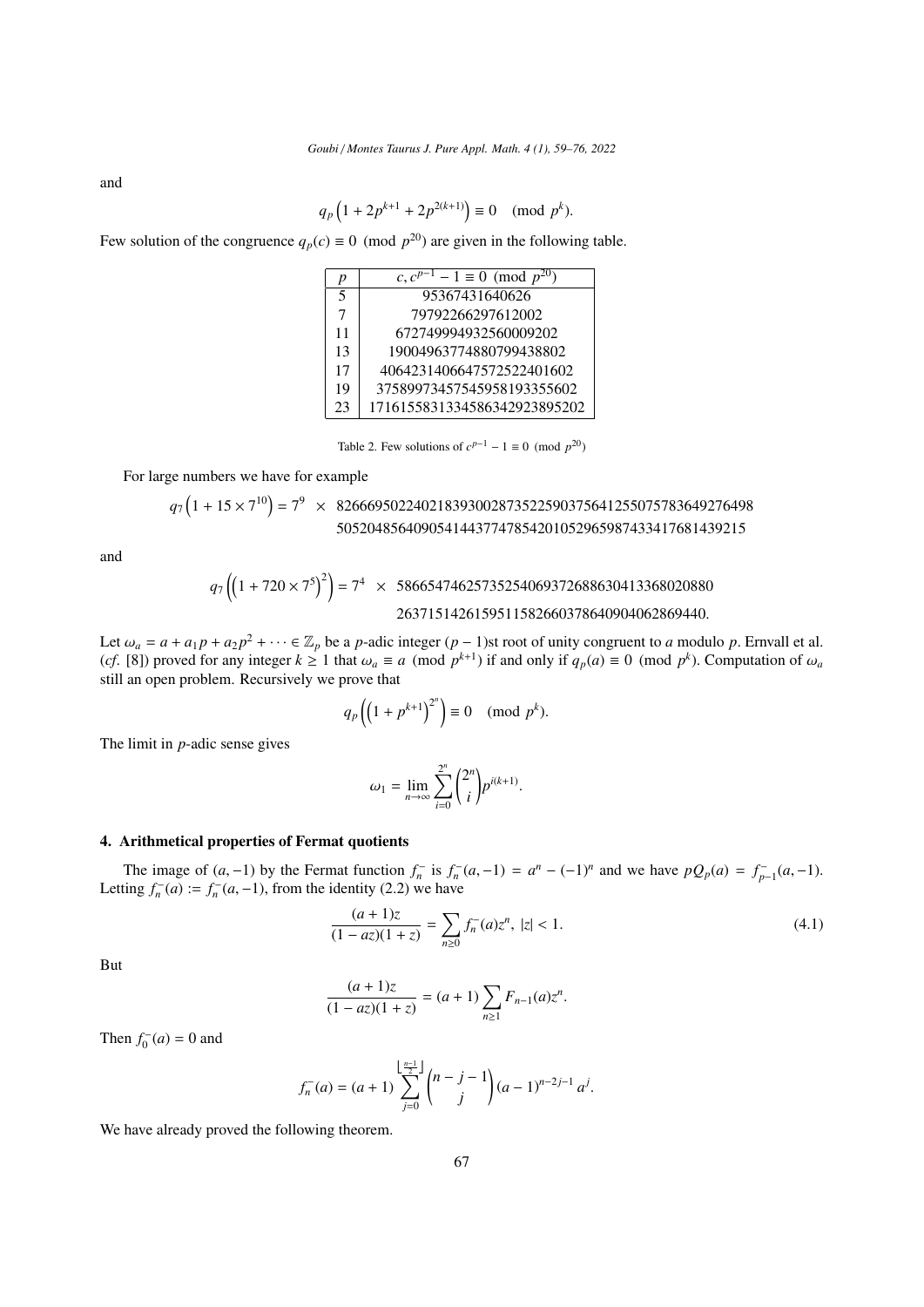*Goubi* / *Montes Taurus J. Pure Appl. Math. 4 (1), 59[–76,](#page-17-0) 2022*

<span id="page-9-1"></span>Theorem 4.1.

<span id="page-9-0"></span>
$$
q_p(a) = \frac{3Q_3(a)}{p} \sum_{j=0}^{\frac{p-3}{2}} {p-j-2 \choose j} a^j (a-1)^{p-2j-3}.
$$
 (4.2)

 $q_p(a)$  is a polynomial on *a* and  $a - 1$ , for example we have  $q_p(p + 1) \equiv -1 \pmod{p}$ . According to the identity [\(4.2\)](#page-9-0) we have  $a + 1 | q_p(a)$  and

$$
p \mid \sum_{j=0}^{\frac{p-3}{2}} \binom{p-j-2}{j} a^j (a-1)^{p-2j-2}
$$

for  $a \neq p - 1$ . But if  $p \neq 3$  and  $p \nmid Q_3(p)$  we have

$$
p \mid \sum_{j=0}^{\frac{p-3}{2}} {p-j-2 \choose j} a^j (a-1)^{p-2j-3}.
$$

Only from the identity [\(4.2\)](#page-9-0) we have  $a + 1 \mid pq_p(a)$  which is conform with the identity

$$
a^{p-1} - 1 = (a^2 - 1) \sum_{k=0}^{\frac{p-3}{2}} a^{2k}.
$$

Let  $(3, a) = 1$  and  $p \neq 3$ , the last elementary identity shows that  $q_3(a) | q_p(a)$ . In the case  $p = 3$  we just have the simple identity  $3q_3(a) = (a + 1)(a - 1)$ . Let *r* be the remainder obtained when *n* is divided into *p*, we write  $a = kp + r$ and it is easily checked that

$$
k = \left\lfloor \frac{a}{p} \right\rfloor \text{ and } r = a - p \left\lfloor \frac{a}{p} \right\rfloor
$$

Then in the case  $a \equiv 1 \pmod{p}$  we can show that

$$
q_p(a) \equiv \frac{(a+1)(p-1)}{2} a^{(p-3)/2} \left\lfloor \frac{a}{p} \right\rfloor \pmod{p},
$$

which can be reduced to

$$
q_p(a) \equiv (p-1) \left\lfloor \frac{a}{p} \right\rfloor \pmod{p}.
$$
 (4.3)

Another proof is given by

$$
q_p(kp+1) = \frac{(2p+1)^{p-1}-1}{p} = \sum_{j=1}^{p-1} {p-1 \choose j} k^j p^{j-1} \equiv (p-1)k \pmod{p}.
$$

For  $0 \le k \le p - 1$  it is obvious that  $q_p(a) = p - k \pmod{p}$ . For example we have

$$
q_{11}(3 \times 11 + 1) = 187670704914525 \equiv 11 - 3 \pmod{11}.
$$

The following combinatorial reformulation of the Fermat quotient to base 2 is deduced.

**Corollary 4.2.** Another combinatorial reformulation of  $q_p(2)$  is given by the following expression

$$
q_p(2) = \frac{3}{p} \sum_{j=0}^{\frac{p-3}{2}} {p-j-2 \choose j} 2^j.
$$
 (4.4)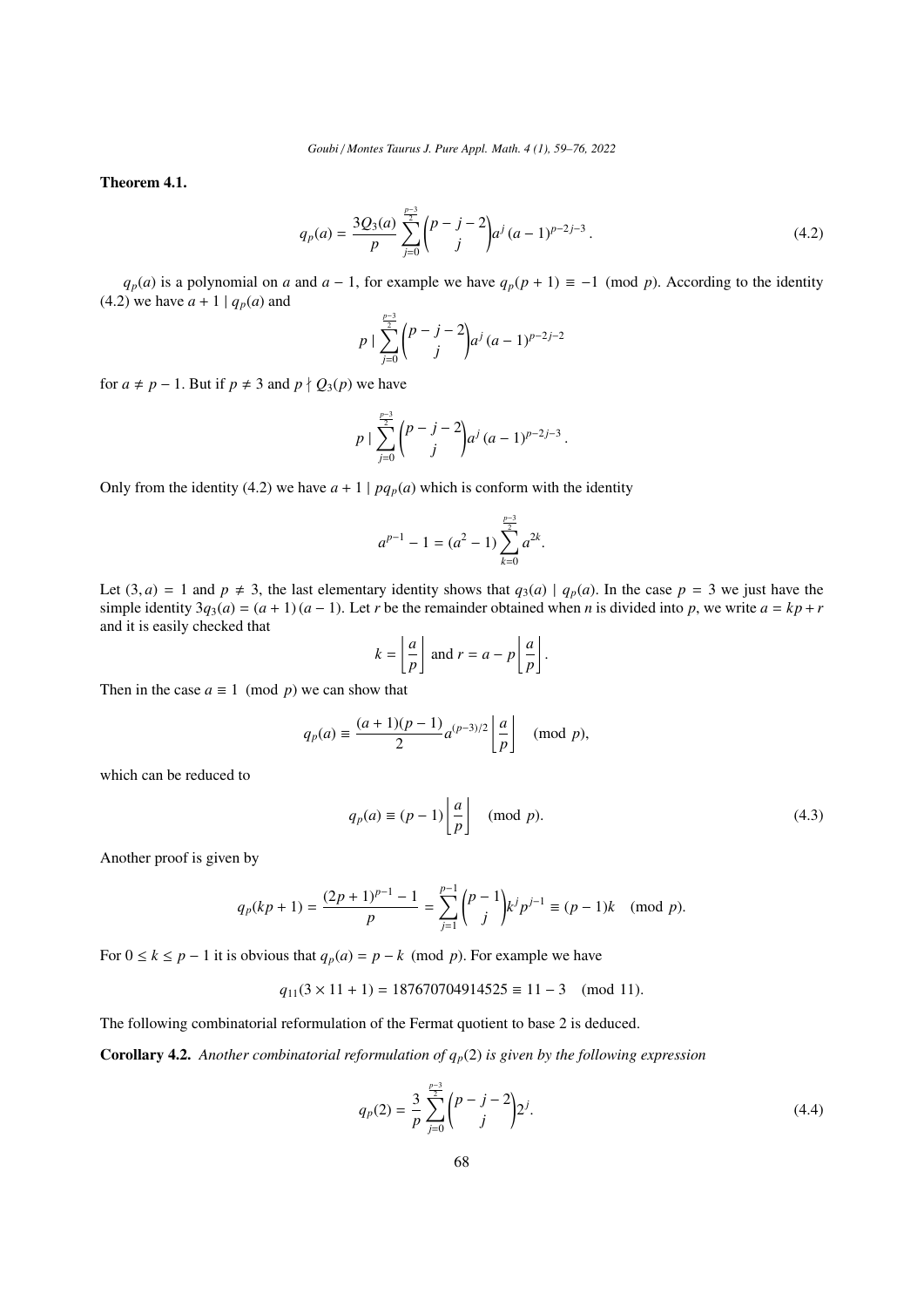If  $p = 3$ , it is obvious that  $q_3(2) = 1$ . But for  $p \neq 3$  we conclude that

$$
p\mid \sum_{j=0}^{\frac{p-3}{2}}\binom{p-j-2}{j}2^j.
$$

For example we have  $1 + 8 \times 2 + {7 \choose 2} 2^2 + {6 \choose 3} 2^3 + {5 \choose 4} 2^4 = 341 = 31 \times 11$ . The identity [\(4.2\)](#page-9-0) goes alone to establish the following congruence.

<span id="page-10-0"></span>**Theorem 4.3.** *For*  $p \ge 5$  *and*  $a = kp + r$  *with*  $r \ne 0$  *we have* 

$$
q_p(a) = \frac{a^2 - 1}{p} \sum_{j=0}^{\frac{p-3}{2}} {p-j-2 \choose j} r^j (r-1)^{p-2j-3}
$$
  
+ 
$$
(a^2 - 1) \sum_{j=1}^{\frac{p-3}{2}} {p-j-2 \choose j} jkr^{j-1} (r-1)^{p-2j-3}
$$
  
+ 
$$
(a^2 - 1) \sum_{j=0}^{\frac{p-5}{2}} {p-j-2 \choose j} (p-2j-3)kr^j (r-1)^{p-2j-4} \pmod{p}.
$$

Proof. We substitute the identities

$$
(a-1)^{p-2j-3} = \sum_{u=0}^{p-2j-3} {p-2j-3 \choose u} (r-1)^{p-2j-3-u} k^u p^u
$$

and

$$
a^j = \sum_{\ell=0}^j \binom{j}{\ell} r^{j-\ell} k^{\ell} p^{\ell}
$$

in the identity [\(4.2\)](#page-9-0) to get

$$
\frac{q_p(a)}{a^2-1} = \sum_{j=0}^{\frac{p-3}{2}} \sum_{u=0}^{p-2j-3} \sum_{\ell=0}^j {p-j-2 \choose j} {p-2j-3 \choose u} {j \choose \ell} k^{u+\ell} (r-1)^{p-2j-3-u} r^{j-\ell} p^{u+\ell-1}.
$$

We carry out the terms which are multiples of *p* to reduce the last sum to

$$
q_p(a) \equiv \frac{a^2 - 1}{p} \sum_{j=0}^{\frac{p-3}{2}} {p-j-2 \choose j} (r-1)^{p-2j-3} r^j
$$
  
 
$$
+ (a^2 - 1) \sum_{j=0}^{\frac{p-3}{2}} \sum_{\ell \le j, u \le p-2j-3} {p-j-2 \choose j} {j \choose u} k(r-1)^{p-2j-3-u} r^{j-\ell} \pmod{p}.
$$

Let *S* be the sum

$$
\sum_{\mu+l=1 \atop 0 \le \mu < p-2j-3} \binom{p-j-2}{j} \binom{p-2j-3}{u} \binom{j}{l} k(r-1)^{p-2j-3-u} r^{j-l},
$$

then

$$
S = {p-j-2 \choose j} {j \choose 1} k(r-1)^{p-2j-3} r^{j-1} + {p-j-2 \choose j} {p-2j-3 \choose 1} k(r-1)^{p-2j-4} r^j
$$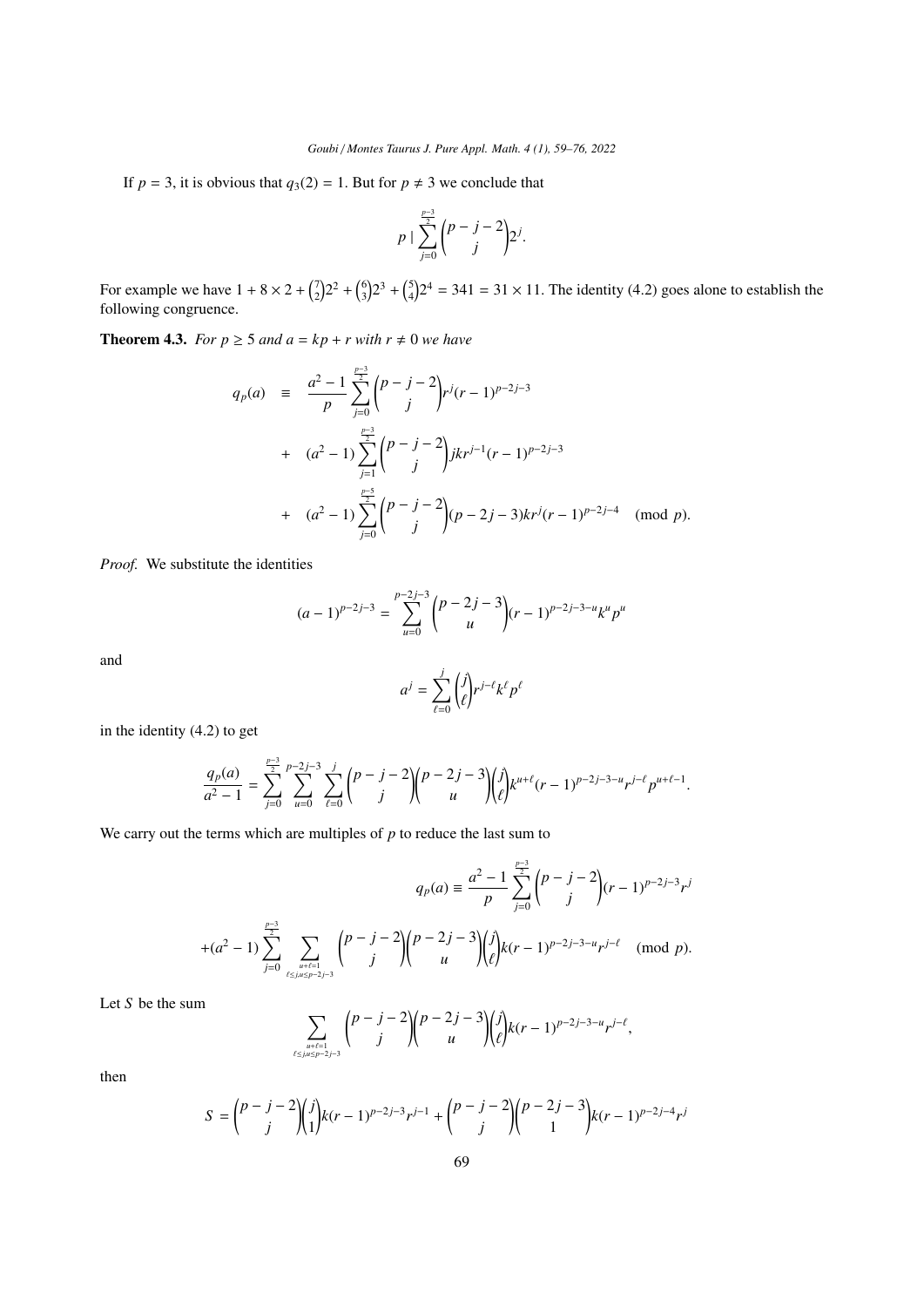and

$$
\sum_{j=0}^{\frac{p-3}{2}}\sum_{\stackrel{u+t=1}{\ell\le j, u\le p-2j-2}}{p-j-2\choose j}{p-2j-2\choose u}{j\choose \ell}k(r-1)^{p-2j-3-u}r^{j-\ell}=\sum_{j=1}^{\frac{p-3}{2}}{p-j-2\choose j}jk(r-1)^{p-2j-3}r^{j-1}+\sum_{j=0}^{\frac{p-5}{2}}{p-j-2\choose j}(p-2j-3)k(r-1)^{p-2j-4}r^j,
$$

and the result follows.

For  $a = kp + 2$  the previous formula is written under the form

$$
q_p(a) = \frac{a^2 - 1}{p} \sum_{j=0}^{\frac{p-3}{2}} {p-j-2 \choose j} 2^j
$$
  
+ 
$$
(a^2 - 1) \sum_{j=1}^{\frac{p-3}{2}} {p-j-2 \choose j} jk2^{j-1}
$$
  
+ 
$$
(a^2 - 1) \sum_{j=0}^{\frac{p-5}{2}} {p-j-2 \choose j} (p-2j-3)k2^j \pmod{p}.
$$

**Corollary 4.4.** We have  $p \mid a^2 - 1$  or

$$
p \mid \sum_{j=0}^{\frac{p-3}{2}} {p-j-2 \choose j} \left(a-p \left\lfloor \frac{a}{p} \right\rfloor \right)^j \left(a-p \left\lfloor \frac{a}{p} \right\rfloor - 1 \right)^{p-2j-3}.
$$

In the case  $k = 0$ , we have  $a = r$  and we return back to Theorem [4.1.](#page-9-1) The relation

$$
(1 - az) \sum_{n \ge 0} f_n^-(a) z^n = 1 - (1 - az) \sum_{n \ge 0} (-1)^n z^n
$$

helps us to write

$$
\sum_{n\geq 1} \left( f_n^-(a) - af_{n-1}^-(a) \right) z^n = (a+1) \sum_{n\geq 1} (-1)^{n-1} z^n.
$$

Thereafter we have

$$
f_n^-(a) - af_{n-1}^-(a) = (-1)^{n-1}(a+1),
$$

which implies that  $pq_p(a) = a(f_{p-2}^-(a) - 2) + a - 1$  and one obtains  $pq_p(a) \equiv (a-1) \pmod{a}$ . It also stems from the relationship  $a^{p-1} - 1 = a - 1 + (a - 1)(1 + \cdots + a^{p-3})a$ .

# *4.1. Further identities*

Identities satisfied by the sequence  $f_n^-(a)$  depend in the way we write its generating function. For  $|z| < 1$  we have

$$
\frac{1}{1 - (a - 1)z - az^2} = \sum_{j \ge 0} (a - 1 + az)^j z^j.
$$

Then

$$
\frac{1}{1 - (a - 1)z - az^2} = \sum_{j \ge 0} \sum_{k=0}^{j} {j \choose k} a^k (a - 1)^{j - k} z^{j + k}
$$

 $\Box$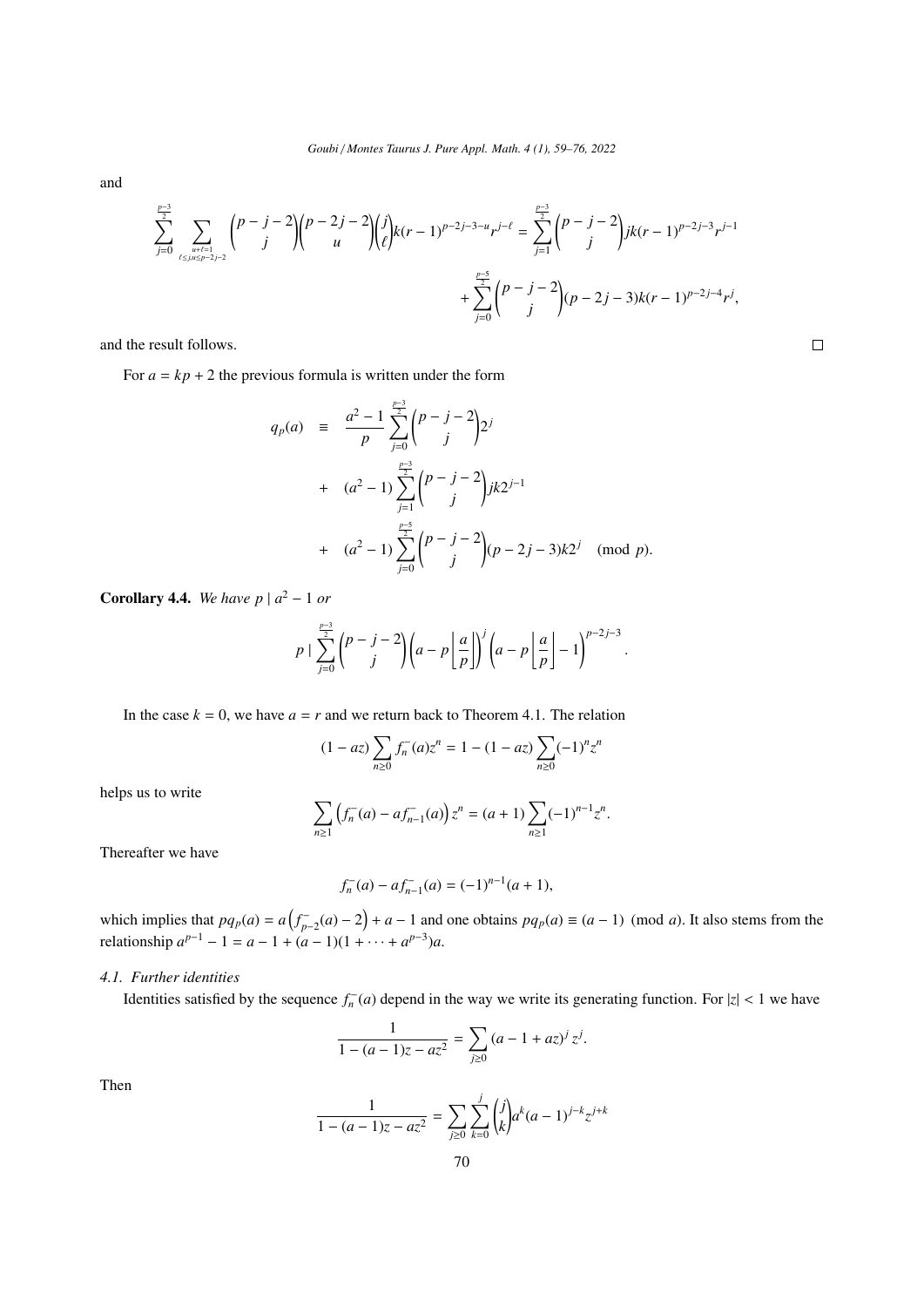and

$$
\frac{1}{1 - (a - 1)z - az^2} = \sum_{j \ge 0} \sum_{\ell = j}^{2j} {j \choose \ell - j} a^{\ell - j} (a - 1)^{2j - \ell} z^{\ell}.
$$

Furthermore

$$
\frac{1}{1 - (a-1)z - az^2} = \sum_{n\geq 0} \left( \sum_{n/2 \leq j \leq n} {j \choose n-j} a^{n-j} (a-1)^{2j-n} \right) z^n.
$$

Thus

$$
F_n(a,-1) = \sum_{n/2 \le j \le n} {j \choose n-j} a^{n-j} (a-1)^{2j-n}.
$$

Numbers  $F_n(a, -1)$  are connected to Fibonacci-type polynomials in two variables  $G_n(x, y; k, m, j)$  (see [\[21,](#page-17-27) [22\]](#page-17-28)) by<br>the relations  $F_n(a, -1) = G_n(a, 1, a, 1, 1)$  or  $F_n(a, -1) = G_n(a, 1, a, \overline{a}, 1, 2, 0)$ . According to the expression of the relations  $F_n(a, -1) = G_n(a-1, a; 1, 1, 1)$  or  $F_n(a, -1) = G_n(a-1, \sqrt{a}; 1, 2, 0)$ . According to the expression of  $G_n(x, y, k, m, i)$  in [211; we can write  $G_n(x, y; k, m, j)$  in [\[21\]](#page-17-27); we can write

$$
F_n(a, -1) = \sum_{j=0}^{\lfloor \frac{n}{2} \rfloor} {n-j \choose j} a^j (a-1)^{n-2j}.
$$

From the relation  $f_n^-(a) = (a+1)F_{n-1}(a,-1)$  we deduce that

$$
f_n^-(a) = (a^2 - 1) \sum_{(n-1)/2 \le j \le n-1} {j \choose n-j-1} (a-1)^{2j-n} a^{n-j-1},
$$

and the following theorem is true.

<span id="page-12-0"></span>Theorem 4.5. *For p and odd prime we have*

<span id="page-12-1"></span>
$$
pq_p(a) = 3q_3(a) \sum_{(p-2)/2 \le j \le p-2} {j \choose p-j-2} (a-1)^{2j-p+1} a^{p-j-2}.
$$
 (4.5)

 $\ddot{\phantom{a}}$ 

Since we have

$$
\sum_{(p-1)/2 \le j \le p-2} {j \choose p-j-2} a^{p-j-2} (a-1)^{2j-p+1} = \sum_{n=0}^{(p-3)/2} {p-n-2 \choose n} a^n (a-1)^{p-2n-3},
$$

thus Theorem [4.5](#page-12-0) is another reformulation of Theorem [4.3.](#page-10-0) As a consequence; if  $p \nmid q_3(a)$  we have  $p$  a divisor of the sum

$$
\sum_{(p-1)/2 \le n \le p-2} {n \choose p-n-2} a^{p-n-2} (a-1)^{2n-p+1}
$$

According to the Euclidean algorithm we write  $a = kp + r$  and

$$
q_p(a) = 3q_3(a) \sum_{(p-1)/2 \le n \le p-2} \sum_{u=0}^{2n-p+1} \sum_{\ell=0}^{p-n-2} {n \choose p-n-2} {2n-p+1 \choose u} {p-n-2 \choose \ell} (r-1)^{2n-p+1-u} r^{p-n-\ell-2} k^{u+\ell} p^{u+\ell-1}.
$$

Thus the following theorem holds true.

**Theorem 4.6.** *For*  $p \ge 5$  *and*  $a = kp + r$  *we have* 

$$
q_p(a) = \frac{3Q_3(a)}{p} \sum_{(p-1)/2 \le n \le p-2} {n \choose p-n-2} r^{p-n-2} (r-1)^{2n-p+1}
$$
  
+  $3Q_3(a) \sum_{(p+1)/2 \le n \le p-2} {n \choose p-n-2} (2n-p+1) k r^{p-n-2} (r-1)^{2n-p}$   
+  $3Q_3(a) \sum_{(p-1)/2 \le n \le p-2} {n \choose p-n-2} (p-n-2) k r^{p-n-3} (r-1)^{2n-p+1} \pmod{p}.$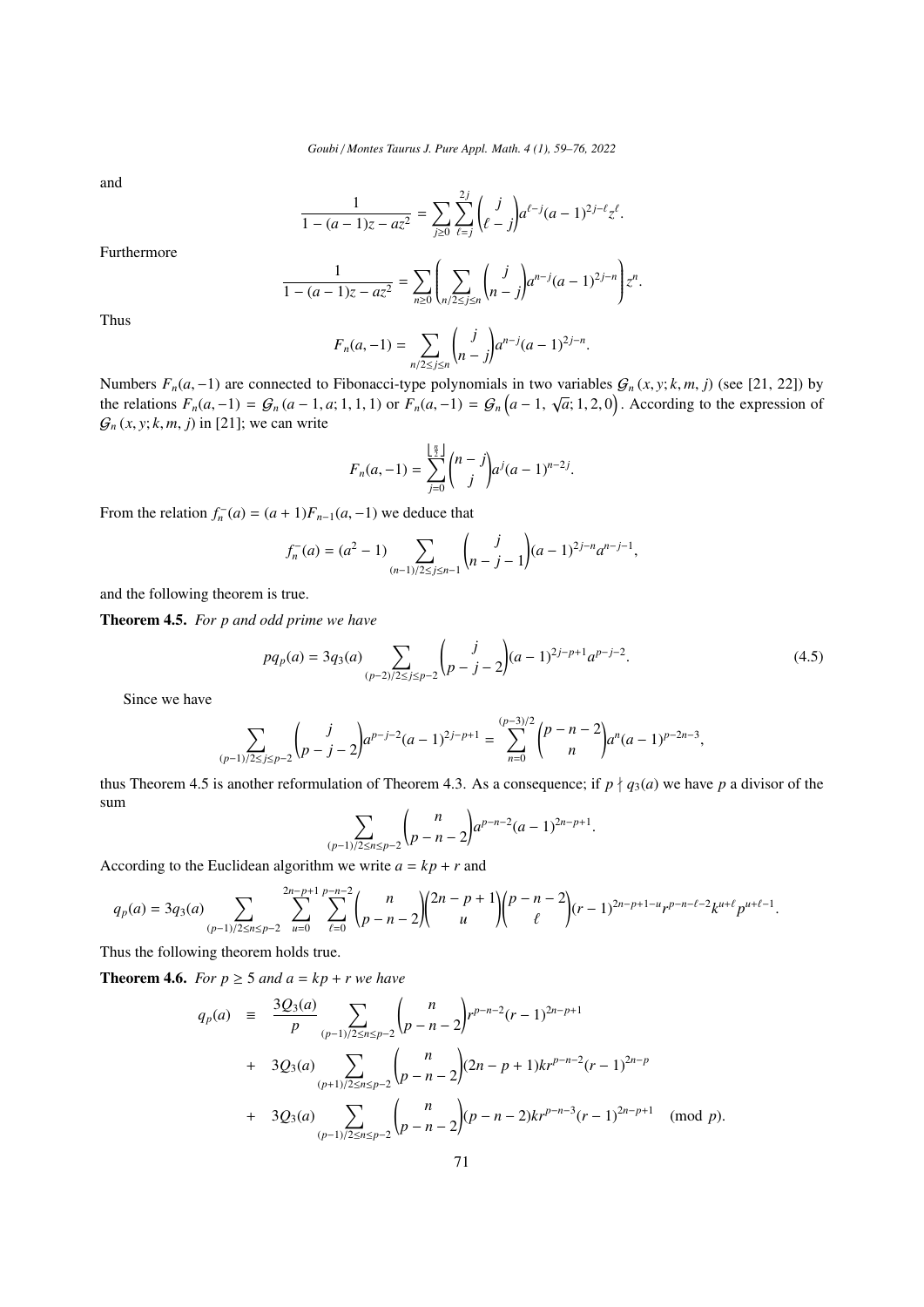Thereafter if  $p \nmid q_3(a)$  and  $r \in \{2, \dots, p-2\}$ , we conclude that *p* divides the sum

$$
\sum_{(p-2)/2 \le n \le p-2} {n \choose p-n-2} r^{p-n-2} (r-1)^{2n-p+1}.
$$

For example if we consider  $a = 4$  and  $p = 11$ , then we have  $11 \nmid q_{11}(4) = 95325$  and the above sum becomes

$$
\sum_{5 \le n \le 9} {n \choose 9-n} 9^{n-5} 4^{9-n} = 69905 = 6355 \times 11.
$$

The identity

$$
(1 - (a - 1)z - az) \sum_{n \ge 0} f_n^-(a) z^n = (a + 1)z
$$

implies that

$$
f_n^-(a) - (a-1)f_{n-1}^-(a) - af_{n-2}^-(a) = 0, \ n \ge 2.
$$

In the Fermat quotients language we have

$$
pq_p(a) - (a-1)f_{p-2}^- - af_{p-3}^-(a) = 0.
$$

In the case  $(p, p - 2)$  are twice primes we conclude that

$$
pq_p(a) - (a-1)f_{p-2}^-(a,-1) - a(p-2)q_{p-2}(a) = 0,
$$

which follows too from the obvious identity

$$
a^{p-1} - 1 - (a-1)(a^{p-2} + 1) - a(a^{p-3} - 1).
$$

But it stills important to get the following congruence.

**Theorem 4.7.** *For*  $(p, p - 2)$  *twice primes we have* 

$$
pq_p(a) - (p-2)q_{p-2}(a) \equiv 0 \pmod{a-1}
$$
\n(4.6)

*for every a coprime to p and p* <sup>−</sup> <sup>2</sup>. *Thereafter*

$$
a^{p-1} - a^{p-3} \equiv 0 \pmod{a-1}.
$$

For the twice primes (*p*, *<sup>p</sup>* <sup>−</sup> 2), a numerical illustration of this result is given in the Table [3.](#page-13-0)

| $(p, p - 2)$ | $-4^{p-3}$             |
|--------------|------------------------|
| (5, 3)       | $3 \times 80$          |
| (7, 5)       | $3 \times 1280$        |
| (13, 11)     | $3 \times 5242880$     |
| (19, 17)     | $3 \times 21474836480$ |
|              |                        |

<span id="page-13-0"></span>Table 3. Few values for  $a = 4$ 

# 5. Convolved Fermat quotients

We consider the sequence  $f_{n,m}^-(a)$  defined by the generating function

$$
\frac{(a+1)^m z^m}{(1-(a-1)z - az^2)^m} = \sum_{n\geq 0} f_{n,m}^-(a) z^n, \ |z| < 1. \tag{5.1}
$$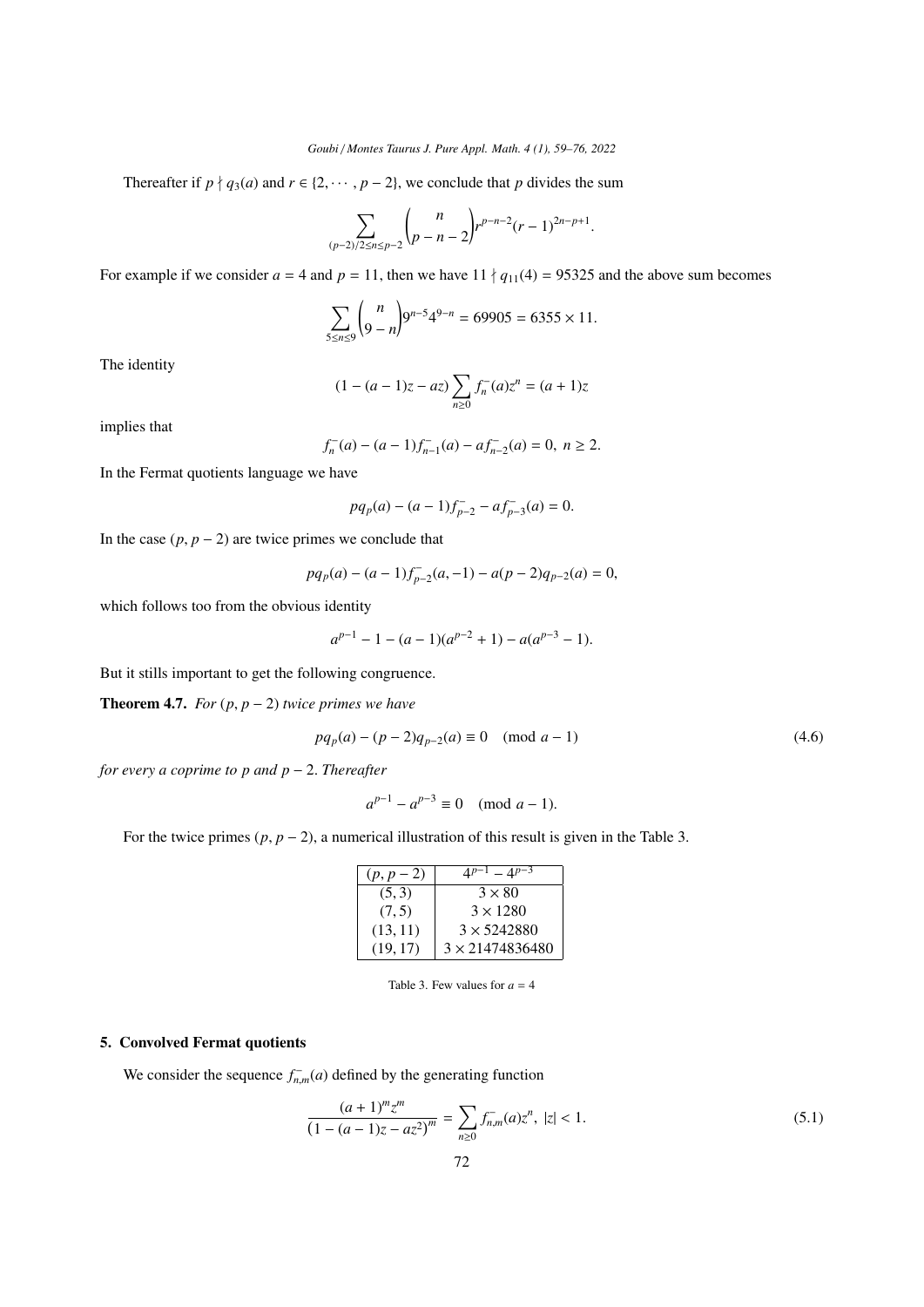**Definition 5.1.** The convolved Fermat quotient  $q_p^{(m)}(a)$  is given by the expression

$$
q_p^{(m)}(a) = \frac{f_{p-1,m}^-(a)}{p} \text{ and } q_p^{(1)}(a) = q_p(a). \tag{5.2}
$$

According to the identity

$$
\frac{(a+1)^m z^m}{(1-(a-1)z - az^2)^m} = \left(\sum_{n\geq 0} f_n^-(a) z^n\right) \left(\sum_{n\geq 0} f_{n,m-1}^-(a) z^n\right),
$$

a recursive formula of  $f_{m,n}^-(a)$  is given as follows

$$
f_{n,m}^-(a) = \sum_{k=0}^n f_{n-k,m-1}^-(a) f_k^-(a,-1).
$$

It is obvious to remark that  $f_{n,m}^-(a) = 0$  for  $n < m$ , thereafter for  $n \ge m$  we have

$$
f_{n,m}^{-}(a) = \sum_{k=m}^{n} f_{n-k,m-1}^{-}(a) f_k^{-}(a).
$$
 (5.3)

Equivalent recursive formula of  $q_p^{(m)}(a)$  is

$$
q_p^{(m)}(a) = \begin{cases} 0 & \text{if } p-1 < m, \\ \sum_{k=m}^{p-1} f_{p-1-k,m}^-(a) f_{k,m}^-(a) & \text{if } p-1 \ge m. \end{cases}
$$

The development of the quantity  $(1 - (a - 1)z - az^2)^m$  conducts to

$$
\left(1 - (a-1)z - az^2\right)^m = \sum_{k=0}^m \sum_{j=0}^k \binom{m}{k} \binom{k}{j} (-1)^k a^j (a-1)^{k-j} z^{k+j}
$$

and then

$$
\left(1 - (a-1)z - az^2\right)^m = \sum_{n=0}^{2m} \sum_{k=0}^m \binom{m}{k} \binom{k}{n-k} (-1)^k a^{n-k} (a-1)^{2k-n} z^n.
$$

Letting

$$
a_m(n) = \sum_{k=0}^m \binom{m}{k} \binom{k}{n-k} (-1)^k a^{n-k} (a-1)^{2k-n}.
$$

Thus

and

$$
\left(\sum_{n=0}^{2m} a_m(n) z^n \right) \left(\sum_{n\geq 0} f_{n,m}^-(a) z^n \right) = (a+1)^m z^m
$$

$$
\sum_{k=0}^{m} a_m (m-k) f_{k,m}^-(a) = (a+1)^m
$$

and for  $n \neq m$  we have

$$
\sum_{k=0}^{n} a_m (n-k) f_{k,m}^-(a) = 0.
$$

Furthermore  $f_{m,m}^-(a) = (a+1)^m$  and for  $n > m$  we have

$$
\sum_{k=m}^{n} a_m (n-k) f_{k,m}^-(a) = 0.
$$

The formula of  $pq_p(a)$  by means of the sequence  $f_{jk}^-$  is given by the following theorem.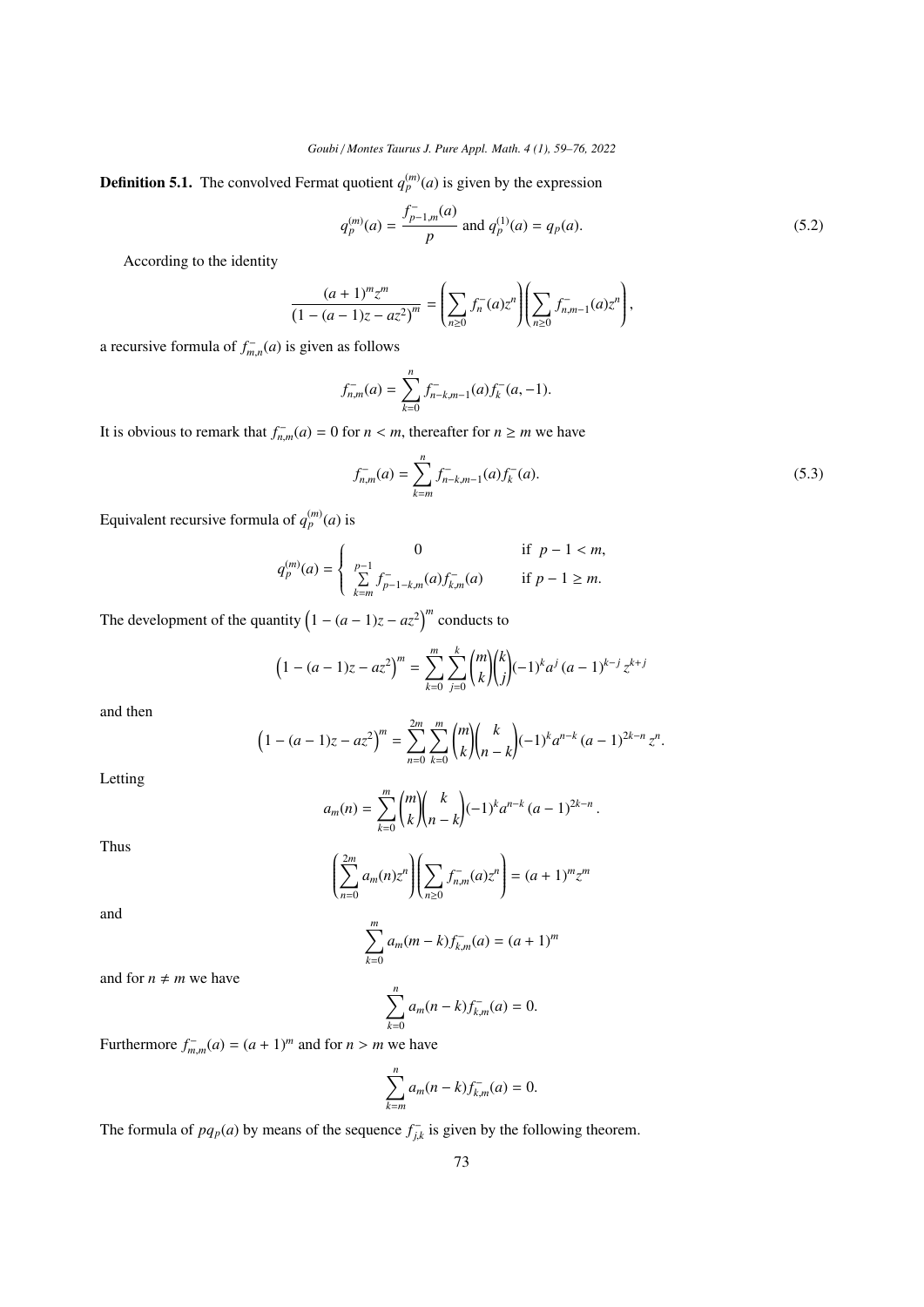Theorem 5.2.

$$
(p-1)_n pq_p(a) = \sum_{k=0}^{n-1} (-1)^k \left(\frac{1}{a+1}\right)^{k+1} k! \left(B_{n,k} f_{k+p-1,k+1}^-(a) + nB_{n-1,k} f_{k+p,k+1}^-(a)\right) + (-1)^n \left(\frac{1}{a+1}\right)^{n+1} n! B_{n,n} f_{n+p-1,n+1}^-(a).
$$

*Proof.* For  $m = 1$  we have  $g(t) = z^{-1}$  and

$$
D^{n}g(h(z)) = \sum_{k=0}^{n} (-1)^{k}k! \frac{B_{n,k} (1-a-2az,-2a,0,0 \cdots)}{(1-(a-1)t-at^2)^{1+k}}.
$$

But it is easily checked that

$$
D^{n}(zg(h(z))) = zD^{n}g(h(z)) + nD^{n-1}g(h(z))
$$

and then

$$
D^{n}(zg(h(z))) = \sum_{k=0}^{n} (-1)^{k} k! \frac{B_{n,k} (1-a-2az,-2a,0,0 \cdots)z}{(1-(a-1)z-az^{2})^{1+k}} + n \sum_{k=0}^{n-1} (-1)^{k} k! \frac{B_{n-1,k} (1-a-2az,-2a,0,0 \cdots)}{(1-(a-1)z-az^{2})^{1+k}}
$$

But we have

$$
\frac{1}{(1 - (a - 1)z - az^2)^{1+k}} = \frac{(a + 1)^{-k-1}}{z^{1+k}} \sum_{\ell \ge 0} f_{\ell, 1+k}^-(a) z^{\ell}
$$

then

$$
\sum_{k=0}^{n}(-1)^{k}k!\frac{B_{n,k}z}{(1-(a-1)z - az^{2})^{1+k}} = \sum_{k=0}^{n}(-1)^{k}k!B_{n,k}\frac{(a+1)^{-1-k}}{z^{k}}\sum_{\ell\geq 0}f_{\ell,k+1}^{-}(a)z^{\ell}
$$

$$
= \sum_{u\geq 0}\sum_{k=0}^{n}(-1)^{k}\left(\frac{1}{a+1}\right)^{k+1}k!B_{n,k}f_{k+u,k+1}^{-}(a)z^{u}
$$

and

$$
\sum_{k=0}^{n-1}(-1)^{k}k!\frac{B_{n-1,k}}{(1-(a-1)z-az^{2})^{1+k}} = \sum_{u\geq 0}\sum_{k=0}^{n-1}(-1)^{k}\left(\frac{1}{a+1}\right)^{k+1}k!B_{n-1,k}f_{k+u+1,k+1}^{-}(a)z^{u}
$$

Furthermore

$$
D^{n}(zg(h(t))) = \sum_{u\geq 0} \sum_{k=0}^{n} (-1)^{k} \left(\frac{1}{a+1}\right)^{k+1} k! B_{n,k} f_{k+u,k+1}^{-}(a) z^{u} + n \sum_{u\geq 0} \sum_{k=0}^{n-1} (-1)^{k} \left(\frac{1}{a+1}\right)^{k+1} k! B_{n-1,k} f_{k+u+1,k+1}^{-}(a) z^{u}.
$$

Then

$$
(u)_n f_u^-(a,-1) = \sum_{k=0}^n (-1)^k \left(\frac{1}{a+1}\right)^{k+1} k! \left(B_{n,k} f_{k+u,k+1}^-(a) + nB_{n-1,k} f_{k+u+1,k+1}^-(a)\right) + (-1)^n \left(\frac{1}{a+1}\right)^{n+1} k! B_{n,n} f_{k+u,k+1}^-(a).
$$

Substituting  $u = p - 1$  to get the desired result.

Explicit formula of  $q_p^{(m)}(a)$  is established in the following theorem.

**Theorem 5.3.** *The combinatorial formula of convolved Fermat quotient for*  $p \ge m + 1$  *is given by the relation* 

$$
q_p^{(m)}(a) = \frac{(a+1)^m m!}{p(p-1)!} \sum_{j=0}^{p-1-m} {p-1 \choose p-1-m} (-m)_j B_{p-1-m,j}.
$$
 (5.4)

 $\Box$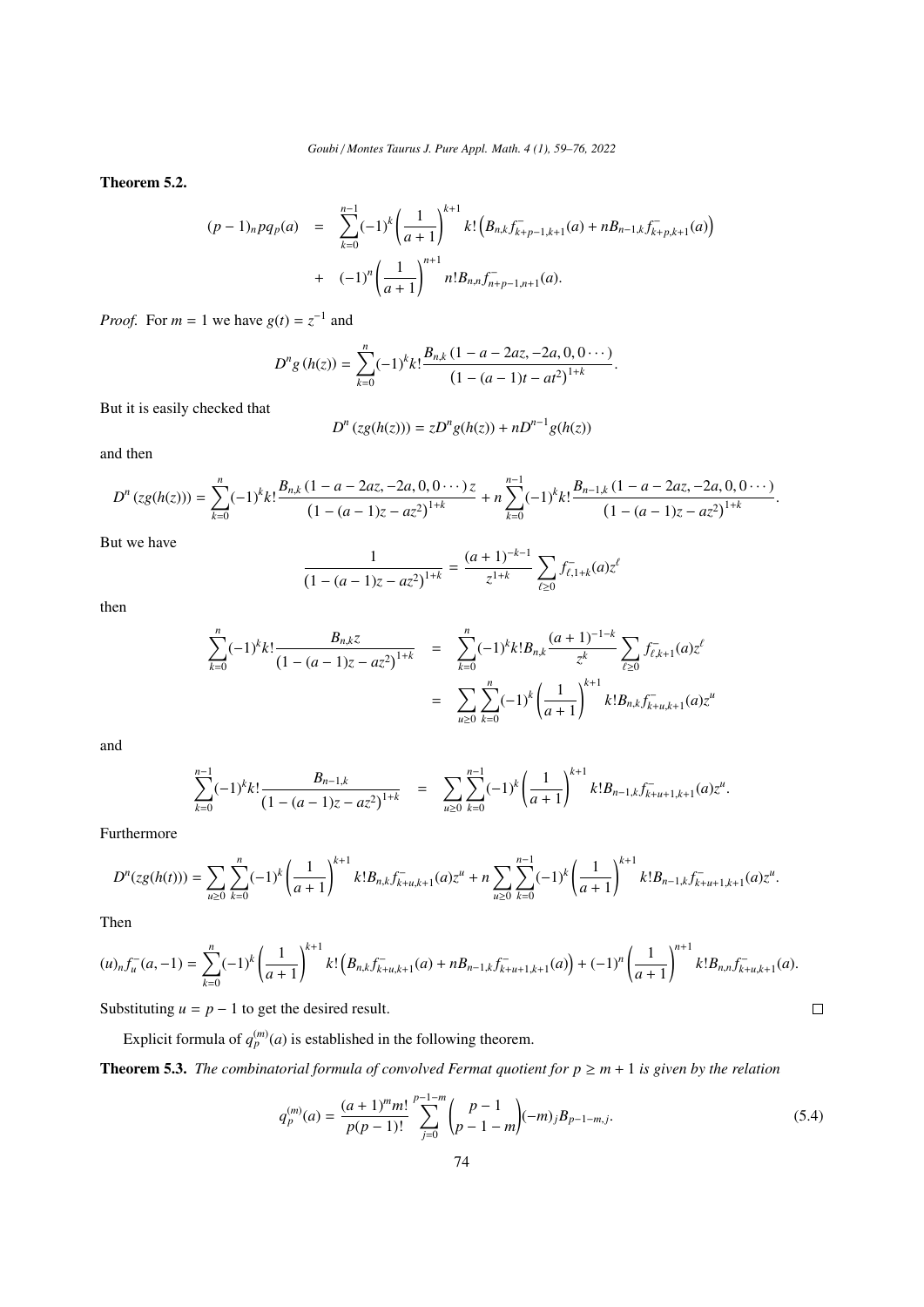*Proof.* First we consider the functions

$$
g(z) = z^{-m}
$$
 and  $h(z) = 1 - (a - 1)z - az^2$ .

Since we have

$$
D^k g(z) = (-m)_k z^{-m-k},
$$

then using Faà di Bruno formula to show that

$$
D^{n}g(h(z)) = \sum_{k=0}^{n} (-m)_{k}h^{-m-k}(z)B_{n,k}(1-a-2az,-2a,0,0...).
$$

The application of Leibniz identity to the function  $z^m g \circ h(z)$  conducts to

$$
D^{n}(z^{m}g \circ h(z)) = \sum_{k=0}^{n} \sum_{j=0}^{k} {n \choose k} (m)_{n-k} (-m)_{j} z^{m-n+k} h^{-m-j}(z) B_{k,j}
$$

and then

$$
D^{n}(z^{m}g \circ h(z))|_{z=0} = \sum_{j=0}^{n-m} {n \choose n-m} m!(-m)_{j}B_{n-m,j}.
$$

But we have

$$
(a+1)^m D^n (z^m g \circ h(z)) = \sum_{\ell \ge 0} (\ell)_n f_{\ell,m}^-(a) z^{\ell-n},
$$

and then

$$
n! f_{n,m}^-(a) = (a+1)^m \sum_{j=0}^{n-m} {n \choose n-m} m! (-m)_j B_{n-m,j}.
$$

Substituting  $n = p - 1$  to get the desired result.

In the case  $m = 1$  we have

$$
q_p(a) = \frac{(a+1)}{p(p-2)!} \sum_{j=0}^{p-2} (-1)^j j! B_{p-2,j},
$$

which is identical with the identity  $(4.5)$  of Theorem [4.5,](#page-12-0) by remarking that

$$
B_{p-2,j} = \frac{(p-2)!}{j!}(-1)^j {j \choose p-2-j} (a-1)^{2j-p+2} a^{p-2-j}.
$$

However all the problem concerning Fermat quotients can be extended to convolved Fermat quotients and obtained new open problems. The most important one is the Fermat last theorem. We know that  $pq_p^{(1)}(a) \equiv 0 \pmod{p}$ , are their others values of *m* for which the congruence stills true?

# 6. Conclusion

In the literature the Fermat quotients are the object of several works, especially the vanishing congruences. In this work we gave their generating functions; which allowed us to find several combinatorial formulas. This study permits to resolve some congruence problems and state new divisibility properties. We propose, as a perspective for this work to study the arithmetical properties of convolved Fermat quotients.

 $\Box$